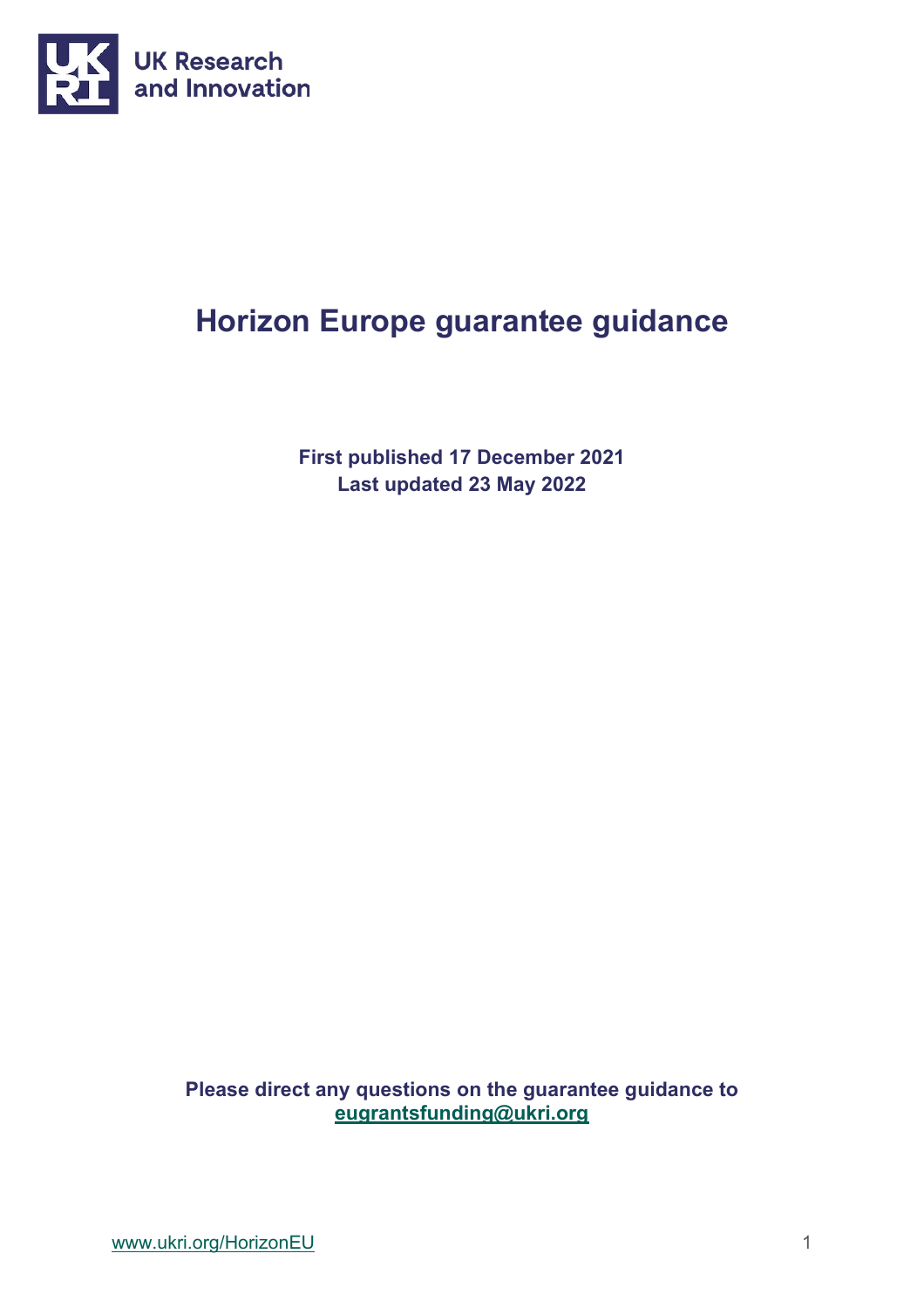

# **Horizon Europe guarantee guidance**

On 29 November 2021, the government announced a new scheme that guarantees funding for successful applicants to the first wave of Horizon Europe grant awards regardless of the outcome of the UK's efforts to associate to Horizon Europe.

The UK government has stated that its priority remains association to Horizon Europe, as both the UK and the EU agreed under the Trade and Cooperation Agreement last year, and that it stands ready to formalise UK association. However, ongoing delays in this process have led to uncertainty for researchers, businesses and innovators based in the UK.

The guarantee is a short-term measure intended to address the delays in the formalisation of the UK's association to Horizon Europe. To provide reassurance, the government has guaranteed funding for the first two waves of eligible, successful applicants to Horizon Europe if they are unable to sign their grant agreements with the EU.

**Please note: the scope of the funding guarantee has been expanded. Please see the updated list of calls in scope in the Annex to this document.** 

| <b>EU call type</b>                                                                                                | <b>UKRI host system</b>                    | <b>Opening date of UKRI</b><br>funding route |
|--------------------------------------------------------------------------------------------------------------------|--------------------------------------------|----------------------------------------------|
| <b>Collaborative R&amp;D grants</b><br>in scope of guarantee<br>(Pillar 2 and some Pillar 1<br>and Pillar 3 calls) | <b>Innovation Funding</b><br>Service (IFS) | Monday 16 May 2022                           |
| EIT KICs 2022                                                                                                      | <b>IFS</b>                                 | Monday 23 May 2022                           |
| <b>MSCA Postdoctoral</b><br>Fellowships 2021                                                                       | Joint Electronic<br>Submissions (Je-S)     | Tuesday 31 May 2022                          |
| MSCA and Citizens 2022                                                                                             | Je-S                                       | Tuesday 31 May 2022                          |
| <b>ERC Proof of Concept</b><br>2022- PoC1                                                                          | $Je-S$                                     | Tuesday 31 May 2022                          |
| <b>ERC Consolidator/</b><br>Advanced 2021                                                                          | Je-S                                       | Tuesday 14 June 2022                         |
| <b>MSCA Doctoral Networks</b><br>2021                                                                              | $Je-S$                                     | July (date tbc)                              |

**Funding routes for successful applicants to calls in the second wave and 2022 EIT KICs are opening from May 2022, as follows:**

**If you have any queries about the scope of the guarantee, please contact us at [EUGrantsFunding@ukri.org.](mailto:EUGrantsFunding@ukri.org)** 

**Please note also that systems are already open to applications for ERC Starting Grants 2021 guarantee funding as part of the first wave of calls. For detailed guidance on how to apply, please see the [Horizon Europe guarantee](https://www.ukri.org/publications/horizon-europe-guarantee-notice-and-guidance/)  [notice and guidance page.](https://www.ukri.org/publications/horizon-europe-guarantee-notice-and-guidance/)**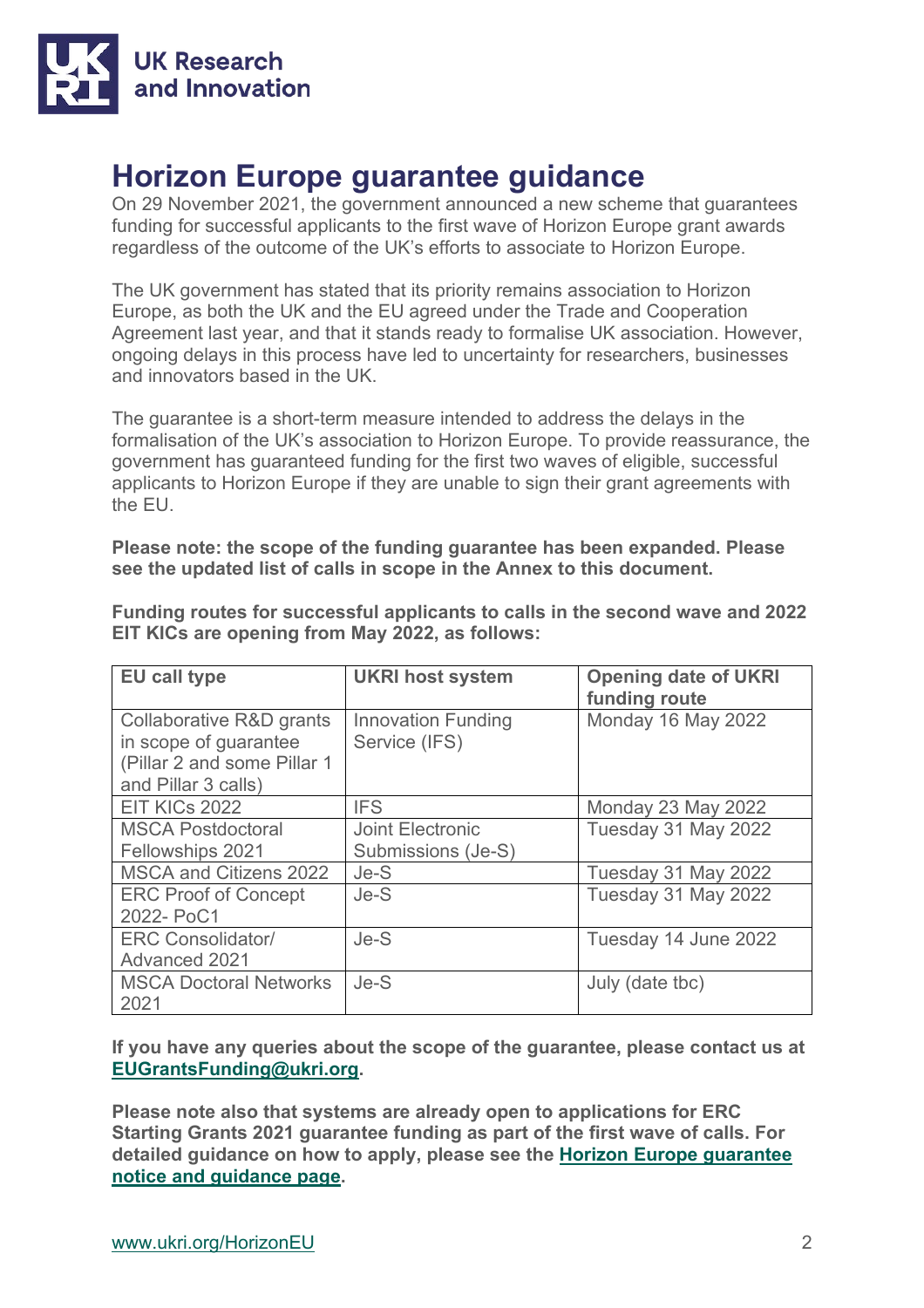

#### **Funding overview**

The guarantee funding is delivered through UK Research and Innovation (UKRI) and this notice provides guidance on eligibility, scope and what you need to do to receive funding if eligible.

As stated in ['Questions and Answers on the UK's Participation in Horizon Europe'](https://ec.europa.eu/info/news/questions-answers-uks-participation-horizon-europe-2021-feb-25_en) (European Commission), UK entities are already eligible to apply ahead of the UK's formal association to Horizon Europe while the UK is in the process of associating. The UK government continues to encourage UK researchers to take advantage of this opportunity.

However, UKRI and the UK government are aware that successful UK applicants may be unable to access funding from the EU if the formalisation process of the UK's membership of Horizon Europe has not been completed by the time they are required to sign a grant agreement with the EU.

In this scenario, for the first two waves of grant awards (calls listed in the Annex to this guidance), the UK government has committed to provide funding for all successful eligible UK bids. Funding will be made available in pounds sterling.

The funding guarantee will be delivered by UKRI with payments made quarterly in arrears as standard, with the exception of projects carried out under the European Institute of Innovation and Technology (EIT) Knowledge and Innovation Communities (KICs) 2021 Business Plans, where UK entities have already incurred costs in 2021. These EIT-KIC projects will be funded through two payments, one on registration of the project and a second payment once assurance checks on final project spend have been completed.

#### **Scope of the guarantee**

This guarantee is intended to support the first two waves (full call list in Annex) of Horizon Europe awardees for excellent science, research and innovation in the event that they cannot sign a grant agreement with the European Commission or delegated party because the UK's association has not been formalised in time, and therefore cannot receive funding.

Both for mono-beneficiary and multi-beneficiary grants, this funding will be provided for the lifetime of the grant, subject to UKRI terms and conditions.

The guarantee has been extended to include those calls for which the last legal date for signing grant agreements is expected to pass before 31 December 2022. For the list of calls covered by the guarantee, please see the Annex to this document, which includes both the first wave of calls announced in December 2021 and the second wave of calls announced in March 2022.

The UK government has stated that it continues to monitor the situation closely and may consider whether it is appropriate to change the scope of the guarantee, in which case it will provide updated guidance.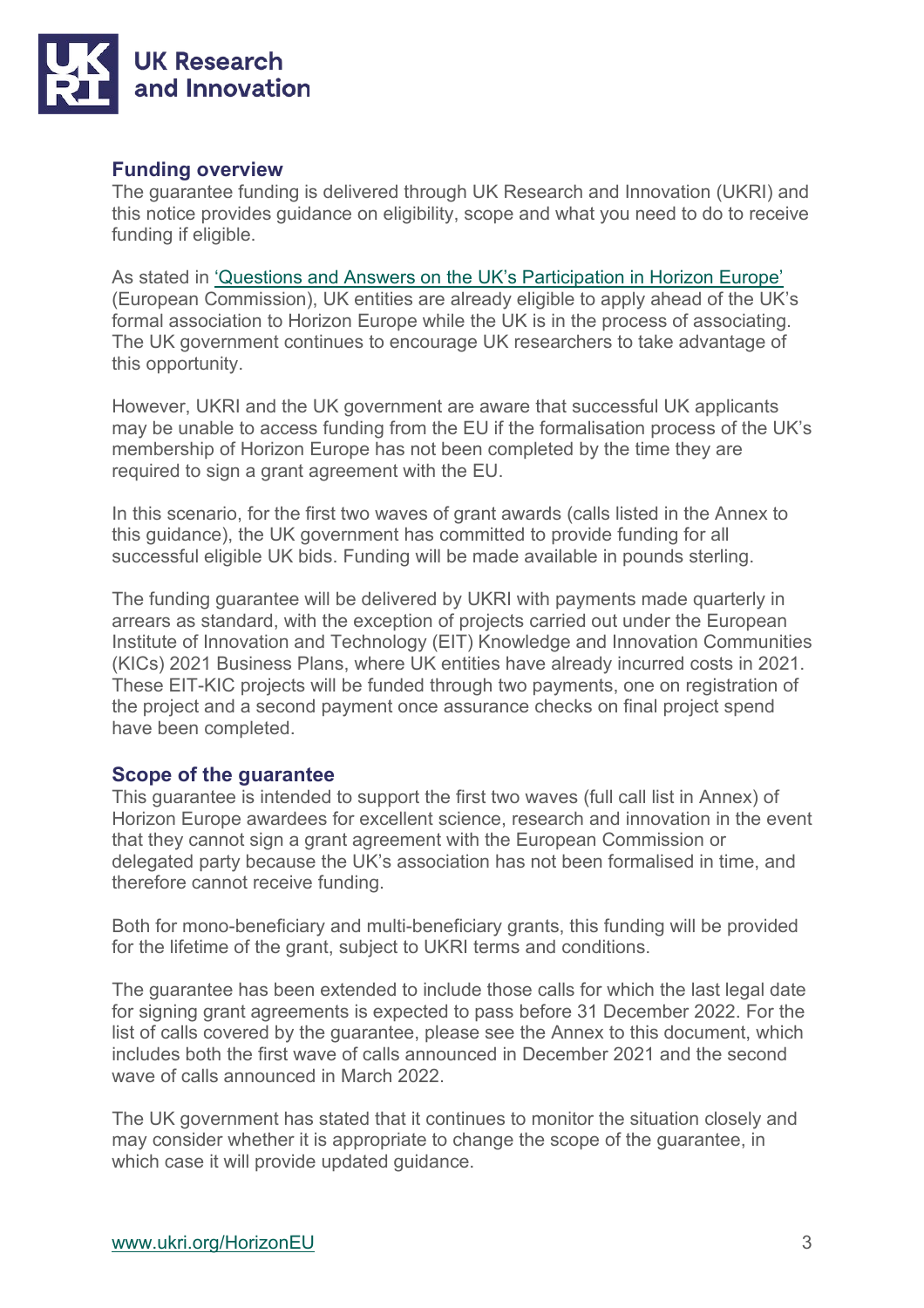

#### EIT-KICs

The guarantee also covers the costs of EIT-eligible activities delivered by UK participants of the KICs that would otherwise have been covered by grant funding awarded by EIT. The guarantee applies retrospectively for EIT-eligible activities where relevant costs were incurred in calendar year 2021. The call for this element of the guarantee has now closed.

Additionally, the guarantee also covers costs incurred in 2022 for EIT-KIC activities delivered by UK participants where these costs would otherwise have been covered by grant funding awarded by EIT. For the costs of these activities, access to funding under the guarantee is open from 23 May 2022. This part of the guarantee will cover costs incurred in the calendar year 2022 only.

For both 2021 and 2022, the guarantee only replaces grant funding that would have been awarded by EIT. It does not replace funding from non-EIT sources or loans and does not cover activities that involve a 'success fee' on completion. In addition, it does not cover funding under arrangements that place share-transfer or other equity conditions on UK partners. For such cases, relevant KICs would need to remove these conditions for funding to be capable of falling within the scope of the guarantee.

#### COST Actions

The UK remains a full member of the European Co-operation on Science and Technology (COST) Association and, subject to its usual rules, UK applicants are eligible to participate and receive funding in its interdisciplinary research networks (COST Actions) irrespective of the UK's association to Horizon Europe. As a result, UK participants in COST Actions are eligible for reimbursements via COST in the usual way and COST Actions are therefore not covered by this guarantee.

#### **Eligibility**

Successful UK applicants will be eligible to register with UKRI for the Horizon Europe guarantee if:

• They are a UK-based organisation and a member of a consortium which has received notification of a successful proposal evaluated under a Horizon Europe call under the first or second waves (as listed in the Annex) and which meets the required European Commission eligibility criteria to deliver the project.

**or**

• They are a UK-based organisation or researcher who has received notification of a successful proposal evaluated under a mono-beneficiary Horizon Europe call under the first or second waves (as listed in the Annex).

**or**

• They are a researcher who has received notification of a successful ERC proposal with a UK host institution for an ERC call under the first or second waves.

**or**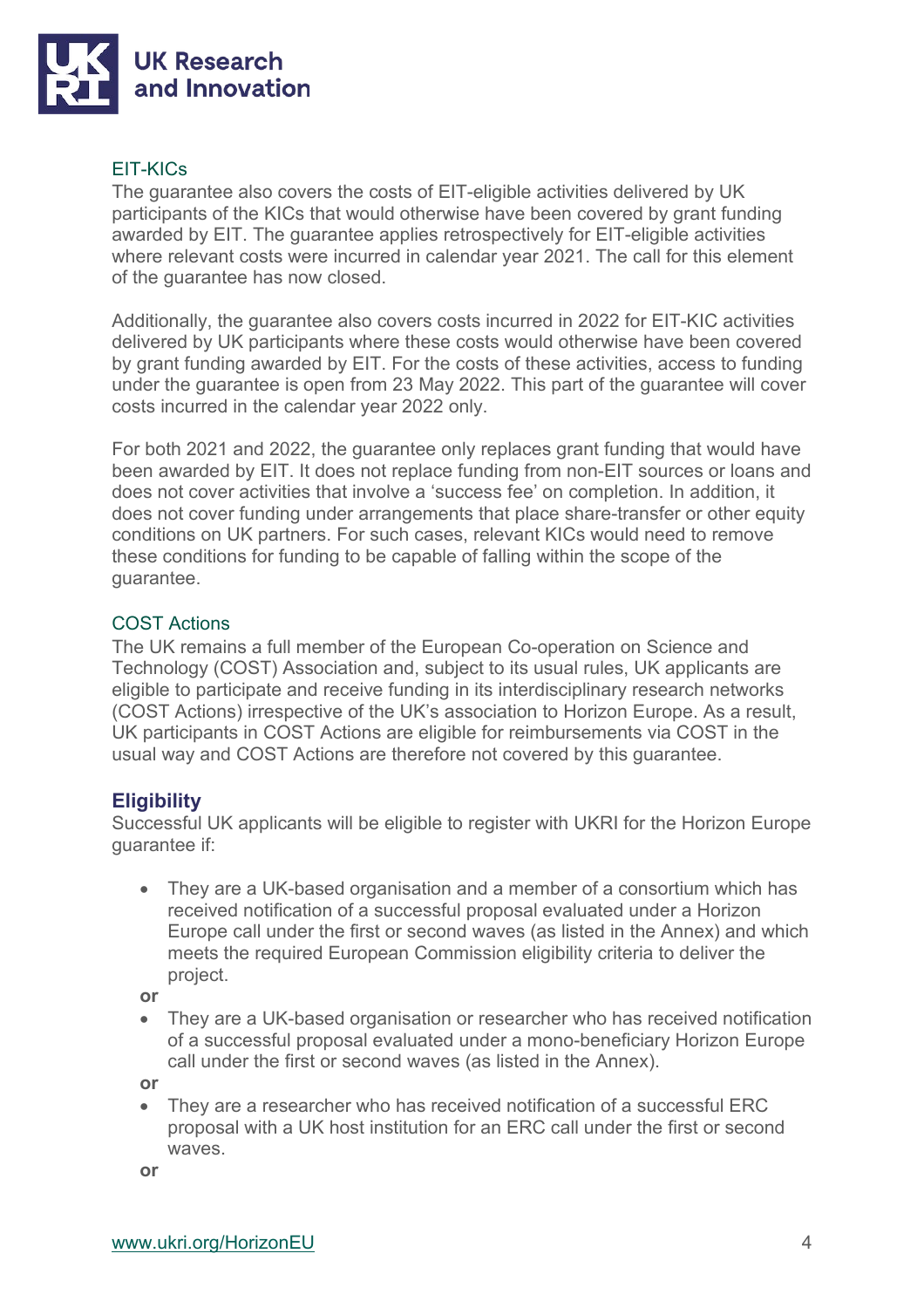

- They are a researcher who has received notification of a successful ERC proposal for an ERC call under the first or second waves with a non-UK host institution and wishes to move their grant to a UK host institution before having signed the Grant Agreement.
- **or**
- They are a UK-based organisation which has carried out a project under a KIC 2021 Business Plan and they have incurred relevant costs during the 2021 calendar year, or they carry out a project included in a KIC 2022 Business Plan and they incur relevant costs during the 2022 calendar year.

**and**

- They are ineligible to receive funding from Horizon Europe because they were unable to sign the grant agreement as an applicant from an Associated Country due to the UK's association status not being formalised in time (as per guidance issued by the European Commission: ['Questions and Answers](https://ec.europa.eu/info/news/questions-answers-uks-participation-horizon-europe-2021-feb-25_en)  [on the UK's Participation in Horizon Europe'\)](https://ec.europa.eu/info/news/questions-answers-uks-participation-horizon-europe-2021-feb-25_en).
- If the UK's association had been formalised in time, they would have been able to sign the grant agreement as an applicant from an Associated Country and would have received funding from Horizon Europe or a delegated party.

The requirements set out elsewhere in this document will also need to be met, and additional terms and conditions will apply, including (without limitation) onboarding checks, award holder reporting requirements and the application of currency exchange rates.

#### **What do I need to do to receive funding if eligible?**

In order to receive funding through the guarantee, your grant details will need to be submitted to UKRI systems, in order for UKRI to provide you with a UK grant. For most grant types, registration will be via Innovate UK's [Innovation Funding Service](https://auth.apply-for-innovation-funding.service.gov.uk/idp/profile/SAML2/Redirect/SSO?execution=e4s1) (IFS), while funding of ERC and MSCA grants will be provided via the [Joint](https://je-s.rcuk.ac.uk/JeS2WebLoginSite/Login.aspx)  [Electronic Submissions](https://je-s.rcuk.ac.uk/JeS2WebLoginSite/Login.aspx) (Je-S) system.

For the first wave of the guarantee UKRI is currently opening funding routes for specific calls once it is clear that a European Commission grant agreement will not be signed for that call, allowing eligible, successful UK applicants to obtain a UKRI grant. These windows are announced for each call. For multi-beneficiary grants for calls in the second wave the system will remain open, but UKRI will only accept and process applications which include the consortium's signed grant agreement listing the UK partner as an Associated Partner.

Guidance for how to apply for wave 1 EIC and 2021 EIT KICs guarantee funding, as well as ERC Starting Grants guarantee funding, may be found on the [Horizon](https://www.ukri.org/publications/horizon-europe-guarantee-notice-and-guidance/)  [Europe guarantee notice and guidance page.](https://www.ukri.org/publications/horizon-europe-guarantee-notice-and-guidance/)

**The funding routes for calls covered in the second wave of the guarantee and 2022 EIT KICs are opening from May (see table on p.2, which will be updated as needed). Further guidance on how to apply for this funding will be published as appropriate when each route opens.**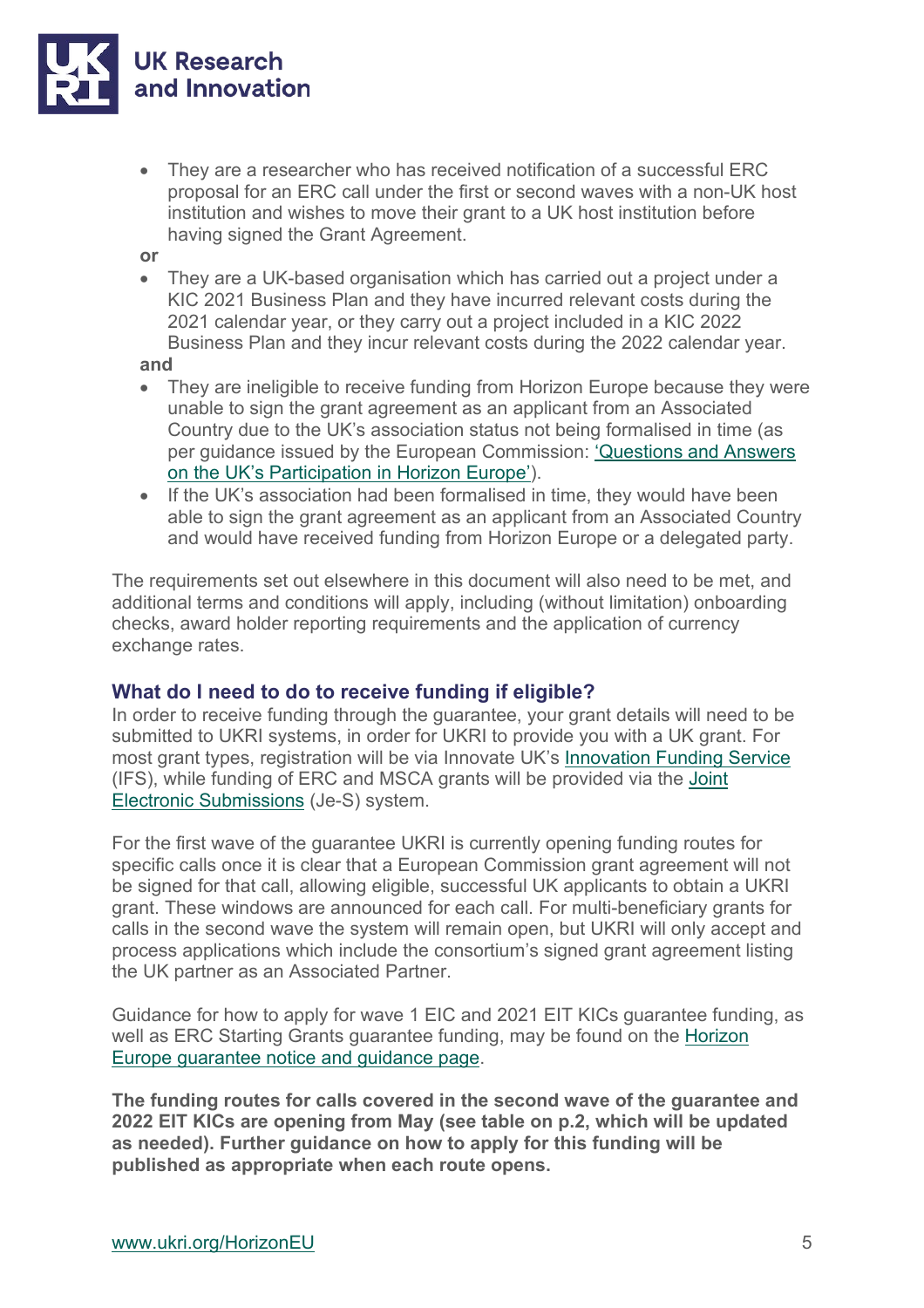

Since applications will have been evaluated through the European Commission's trusted peer review systems, no further application quality assessment will be undertaken by UKRI.

For EIT-KICs, UKRI systems closed for 2021 grants in April 2022. For 2022 grants, UKRI systems will open in May 2022. You will need to provide additional supporting information from your KIC, details of which are given in Q&A section below.

Once registration of an eligible Horizon Europe grant with UKRI is complete, awardees will receive an offer of funding from UKRI. Payments will be made directly to each UK beneficiary organisation.

#### **Terms of the guarantee**

As set out above, in addition to the provisions of this document, further terms and conditions will apply to the Horizon Europe guarantee, including (without limitation) onboarding checks, award holder reporting requirements and the application of currency exchange rates. Further details may be found in the Q&A below and the additional material published alongside this guidance. The full terms and conditions for the grants to be hosted on IFS are published alongside this document for reference. UKRI reserves the right to modify any of the terms and conditions of the Horizon Europe guarantee.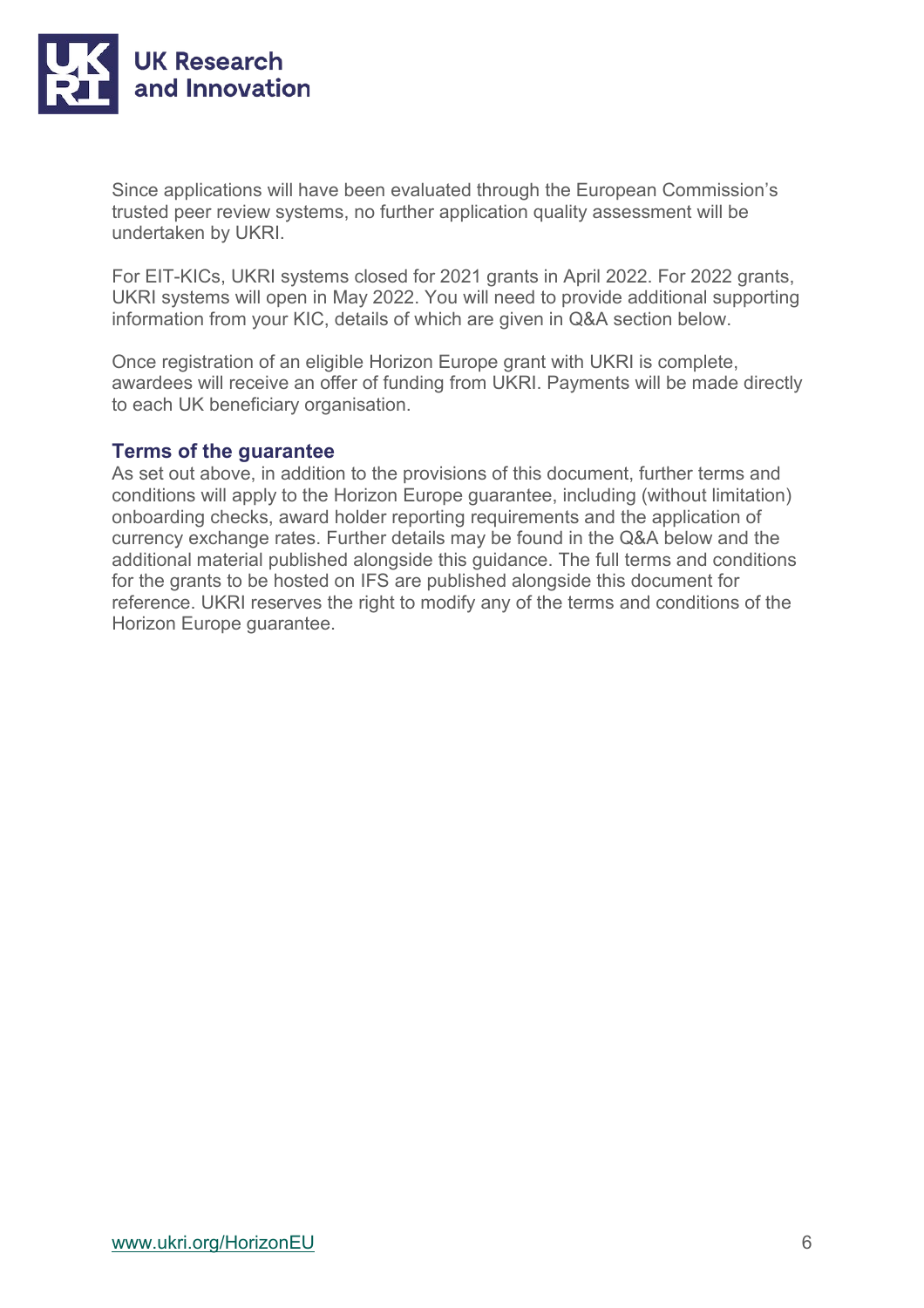

#### **Technical questions and answers**

Questions regarding the guarantee announcement

**1. Should I still apply for Horizon Europe calls that are outside of the scope of the guarantee?** 

Yes. As stated in ['Questions and Answers on the UK's Participation in Horizon](https://ec.europa.eu/info/news/questions-answers-uks-participation-horizon-europe-2021-feb-25_en)  [Europe'](https://ec.europa.eu/info/news/questions-answers-uks-participation-horizon-europe-2021-feb-25_en) (European Commission), UK entities are already eligible to apply ahead of the UK's formal association to Horizon Europe. The UK government states that it is committed to securing association and continues to encourage UK researchers to take advantage of this opportunity.

#### **2. What funding is covered on successful projects?**

100% of the applied-for EU eligible costs will be paid (i.e., 100% of the requested EU contribution to eligible costs), subject to exchange rate and any changes in tasks undertaken by the UK participants in the process of finalising the EU grant agreement. This includes, for example, the costs of financial reporting to UKRI and costs requested for PhD studentships.

#### **3. Are UK participants still able to lead consortia?**

The European Commission has published clear guidance that during the application process UK participants should be treated as if the UK were already associated to Horizon Europe. This means that they can apply for funding and participate in and lead consortia for collaborative projects. If the European Commission formalises the UK's association before a grant agreement must be signed, then UK participants on that grant will be funded by the European Commission and will be able to fulfil their role as lead or participant as set out in their proposal.

While Horizon Europe regulations generally require a participant to be based in a Member State or an Associated Country in order to lead a project, UK participants in successful consortia should follow the guidance of the European Commission on eligibility, project roles and signing the grant agreement.

**4. What happens to projects that have already been submitted by UK participants while they are being treated as an Associated Country if there is an extended delay to the UK formalising their association?**

As stated in ['Questions and answers on the UK's participation in Horizon Europe'](https://ec.europa.eu/info/news/questions-answers-uks-participation-horizon-europe-2021-feb-25_en) (European Commission), UK entities are already eligible to apply ahead of the UK's formal association to Horizon Europe, and the UK Government expect the European Commission to continue evaluating these applications.

If UK applicants to the first or second wave of calls reach a point where they are required to sign the grant agreement before the EU has formalised the UK's association, then the process to follow will depend on the nature of the European grant applied for: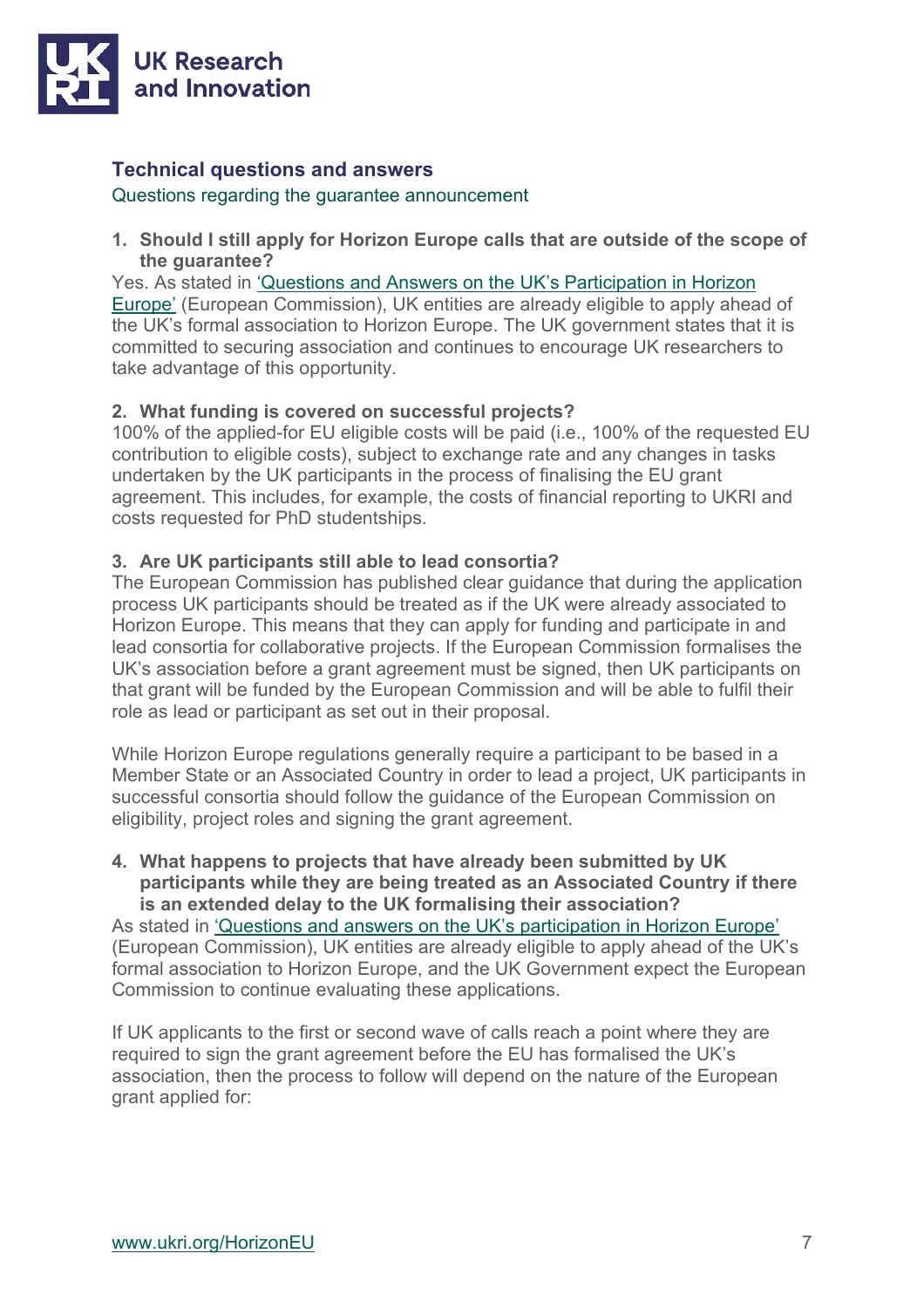

#### *Consortium-style grants*

For consortium-style grants within the first or second wave of calls, the guarantee is in place to fund eligible UK participants' roles in these projects. The European Commission may require a UK partner to change the status of their participation to 'Associated Partner'.

Associated Partners implement action tasks without receiving EU funding and do not sign the grant agreement. While Associated Partners are not required to have a capital or legal link to a specific beneficiary, the other beneficiaries in the consortium take on the responsibility (through consortium agreements or contractual arrangements) to ensure proper implementation of the Associated Partners' elements of the project, as well as compliance with specific obligations of the grant agreement which are extended to Associated Partners. The UK partner will be required to provide proof of the successful grant to UKRI and undertake the steps outlined in this document, and UKRI will provide the UK partner's share of the funding under the guarantee.

#### *Mono-beneficiary-style grants*

For mono-beneficiary-style grants within the guaranteed list of calls, an eligible UK entity will provide proof of success in the evaluation process to UKRI and undertake the steps outlined in this document, and UKRI will provide the entity with funding under the guarantee.

**5. What happens if the European Commission stops evaluating applications for my call?** 

While the UK is in the process of concluding its association status, the European Commission allows entities in the UK to apply for Horizon Europe funding as if the UK were an Associated Country, which the European Commission has made clear in ['Questions and answers on the UK's participation in Horizon Europe'](https://ec.europa.eu/info/news/questions-answers-uks-participation-horizon-europe-2021-feb-25_en) (European Commission). It states that: "The first calls for proposals are expected to be published before UK association enters into force. The General Annexes attached to the main Horizon Europe work programme (2020-2021), as well as the ERC and EIC work programmes (to which the General Annexes will apply once the latter are adopted), will ensure that UK applicants are treated as if the UK is an Associated Country throughout the process, from admissibility and eligibility to evaluation, up until the signature of grant agreements. However, grant agreements can only be signed once the association has come into force."

#### **6. If successful UK applicants have to become Associated Partners in their project consortium, do they still sign a grant agreement with the European Commission or delegated party?**

Associated Partners implement action tasks without receiving EU funding and do not sign the grant agreement. While Associated Partners are not required to have a capital or legal link to a specific beneficiary, the other beneficiaries in the consortium take on the responsibility (through consortium agreements or contractual arrangements) to ensure proper implementation of the Associated Partners' elements of the project, as well as compliance with specific obligations of the grant agreement which are extended to Associated Partners.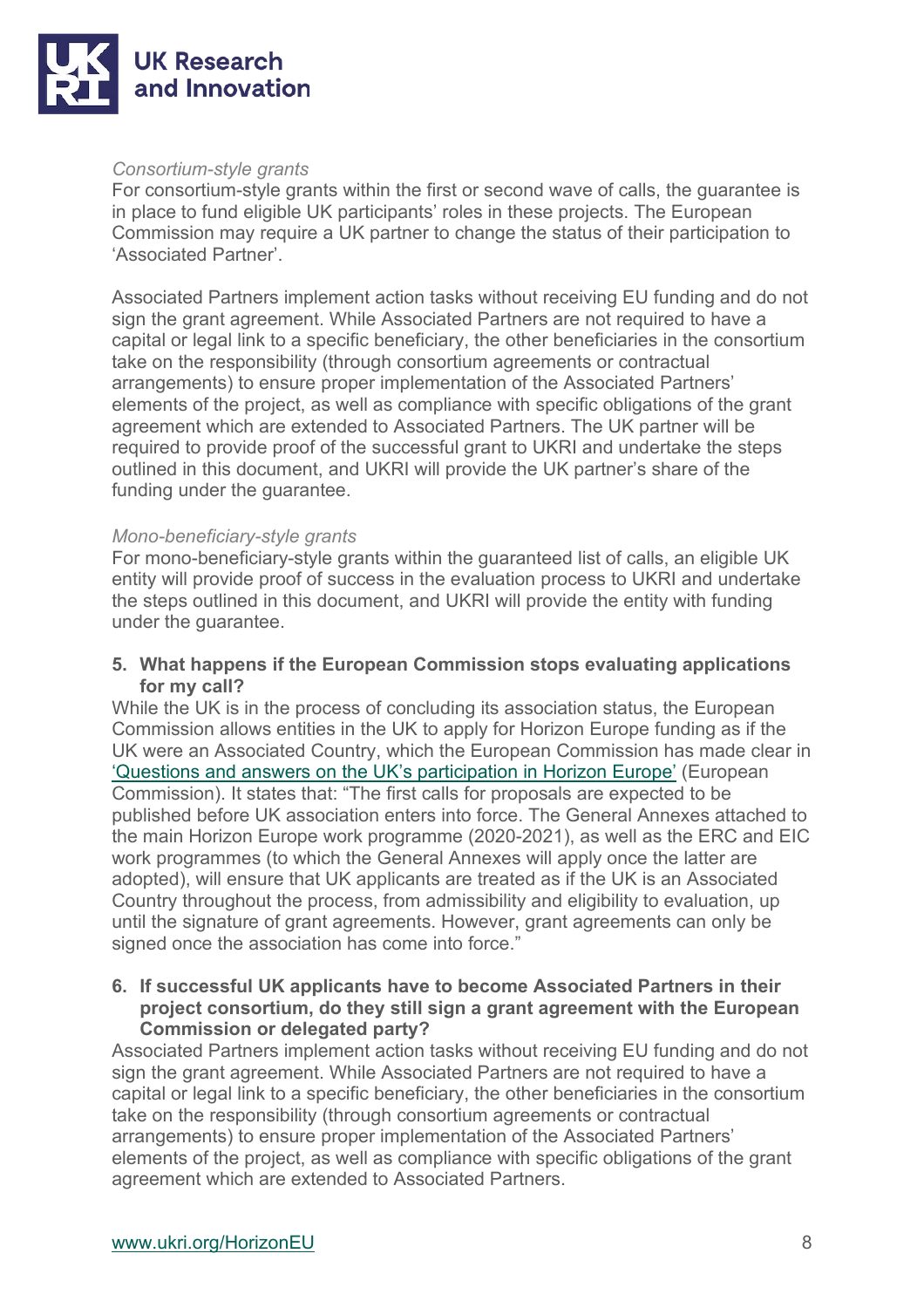

**7. For calls open to Third Countries, will UK participants funded through the guarantee be required to provide the European Commission with reports against deliverables in the grant agreement?**

If the EU has not formalised the UK's association at the point where the grant agreement must be signed, then the status of the UK participants on the grant would change to 'Associated Partner'. Associated Partners implement action tasks without receiving EU funding and do not sign the grant agreement, meaning that they have no direct obligation to provide reports against deliverables. The beneficiaries in the consortium will have responsibility for submitting deliverables to the EU and, depending on the tasks to be delivered by the Associated Partner, would agree the Associated Partner's expected contribution to reporting through consortium agreements or contractual arrangements.

#### **8. What post-award reporting will be required for the UKRI guarantee grant?**

For grants hosted by Innovate UK's IFS system, except for 2021 KICs grants, a Monitoring Officer will be appointed to the project in line with standard practice. The Monitoring Officer may request to meet with the project team at regular intervals (typically quarterly) to monitor the progress of the UK's partner's contribution to the project against the stated deliverables. Only reports on the UK partner's activities will be required; the details of this will depend on the individual project needs and will be discussed with the appointed Monitoring Officer. UKRI will take into account reports provided to the EU project consortium wherever available to minimise duplication of reporting requirements. A final report of the UK partner's contribution to the project will also be required at the end of the project.

For 2021 KICs grants, financial checks only will be carried out to verify costs incurred in 2021. For 2022 KICs grants, a Monitoring Officer will be appointed as described above.

For grants hosted on Je-S grant holders will be expected to report research outcomes through [Researchfish.](https://www.ukri.org/manage-your-award/reporting-your-projects-outcomes/) Grants may fall under the regular programme of assurance checks carried out on Research Council grants; however, UKRI reserves the right to carry out additional monitoring as required.

#### **9. What will happen to awards where the eligibility of the consortium is compromised in the event that the UK is unable to associate to Horizon?**

The minimum eligibility requirements for a consortium, including the number of Member State or Associated Country participants, are conditions set out by the European Commission in the legal agreements of Horizon Europe and are specific to the type of call. The eligibility of any individual consortium is therefore a decision for the European Commission to make, and projects should follow guidance from the European Commission.

#### **10.Will my guarantee funding be jeopardised if my consortium reallocates the EU funding originally assigned to my UK institution to fund additional activities?**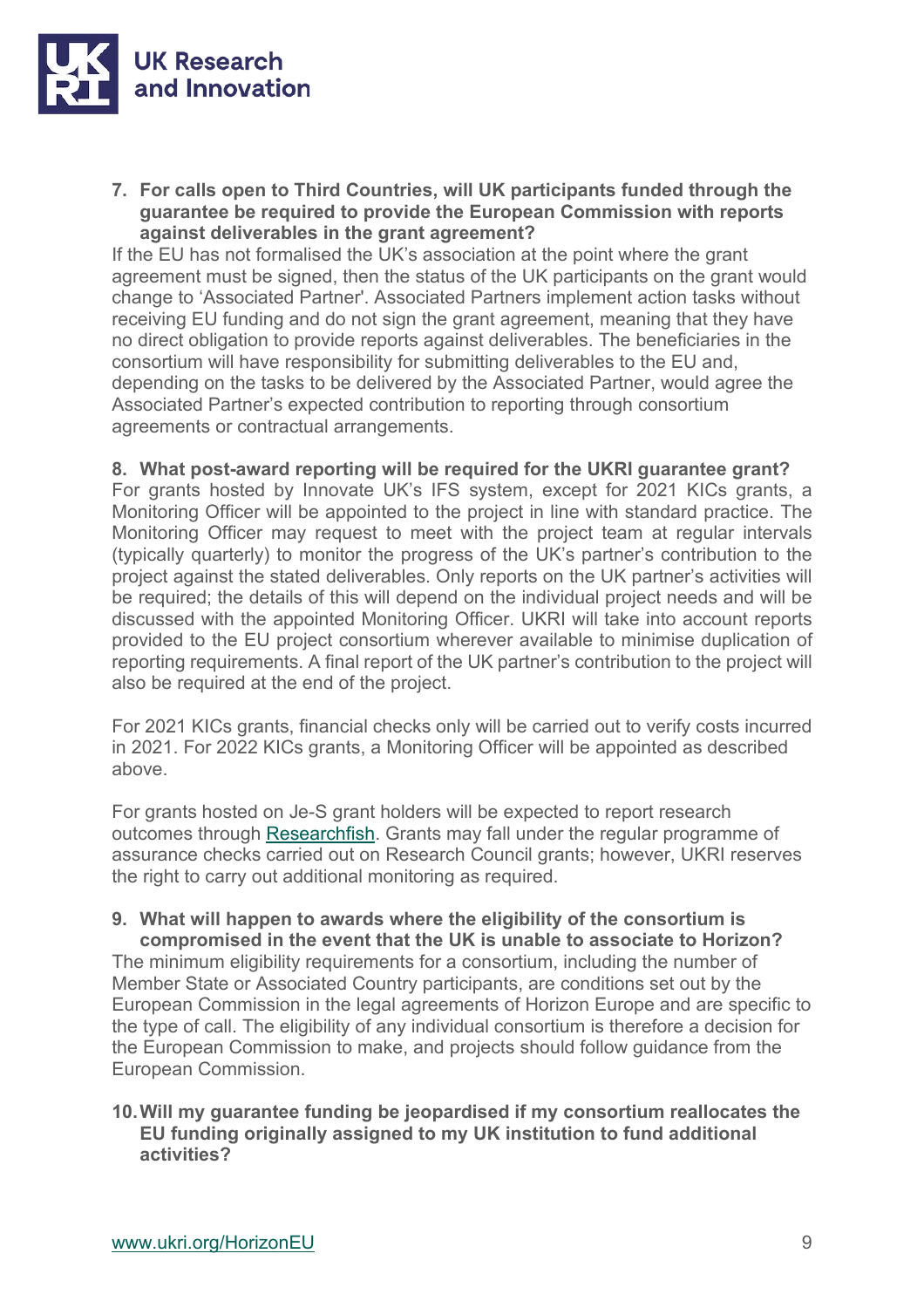

For consortium-style projects, the guarantee will fund UK participants for the activities that were assigned to them as a beneficairy in the original proposal that are still assigned to them as an Associated Partner in the final signed EU grant agreement. Guarantee funding will only be reduced if the UK participant is no longer performing an activity it was assigned in the original proposal.

#### **11.How can UK participants in successful projects submit their funding request to UKRI?**

Procedures will vary depending on the call and will make use of existing systems and processes used by UKRI. For most grant types, registration will be via Innovate UK's [Innovation Funding Service](https://auth.apply-for-innovation-funding.service.gov.uk/idp/profile/SAML2/Redirect/SSO?execution=e4s1) (IFS). Funding of ERC and MSCA Grants will generally be provided via the [Joint Electronic Submissions](https://je-s.rcuk.ac.uk/JeS2WebLoginSite/Login.aspx) (Je-S) system. Further details may be found in the [Horizon Europe guarantee notice and guidance page](https://www.ukri.org/publications/horizon-europe-guarantee-notice-and-guidance/) once the call opens.

#### **12.What exchange rate will be accepted to convert the EUR grant to GBP?**

The Euro value of the grant must be converted to pounds sterling and the UKRI grant under the guarantee will be for a pound sterling value. A maximum exchange rate of £1: €1.160354 will be accepted, which reflects the average exchange rate between January 2021 (at the start of the Horizon Europe programme) and October 2021 (following the closure of the last call which is in scope for the first wave). Payments will then be made on the basis of the GBP grant value.

UKRI may change the GBP grant value in response to significant fluctuations in international exchange rates by applying an exchange rate that is different to the one it initially applied, but it shall not:

i.do so more frequently than once in a 12-month period; or

ii.apply any such change retrospectively to affect payments already made.

#### **13.Will proposals submitted to UKRI be re-evaluated/reassessed?**

Since applications will have been evaluated through the European Commission's trusted peer review systems, no further application quality assessment will be undertaken by UKRI. Organisational validation and due diligence checks will be carried out in line with UKRI business as usual processes.

#### **14.How will grant payments via UKRI be made?**

Grants will be funded in pounds sterling. UKRI will typically make payments quarterly in arrears in line with standard processes.

For grants hosted on IFS, payment will be made based on claims according to Innovate UK standard processes, where evidence of expenditure incurred and defrayed in the claim period will be required. The level of independent oversight required will depend upon the total grant value of the UKRI guarantee grant provided (not the total original EU grant value): for guarantee grants over £100k in value an independent accountant's report will be required for the first and last claim (last claim only for lower value grants); for guarantee grants over £500k in value additional independent accountant's reports will be required annually; for guarantee grants over £2M each claim must be supported by an independent accountant's report.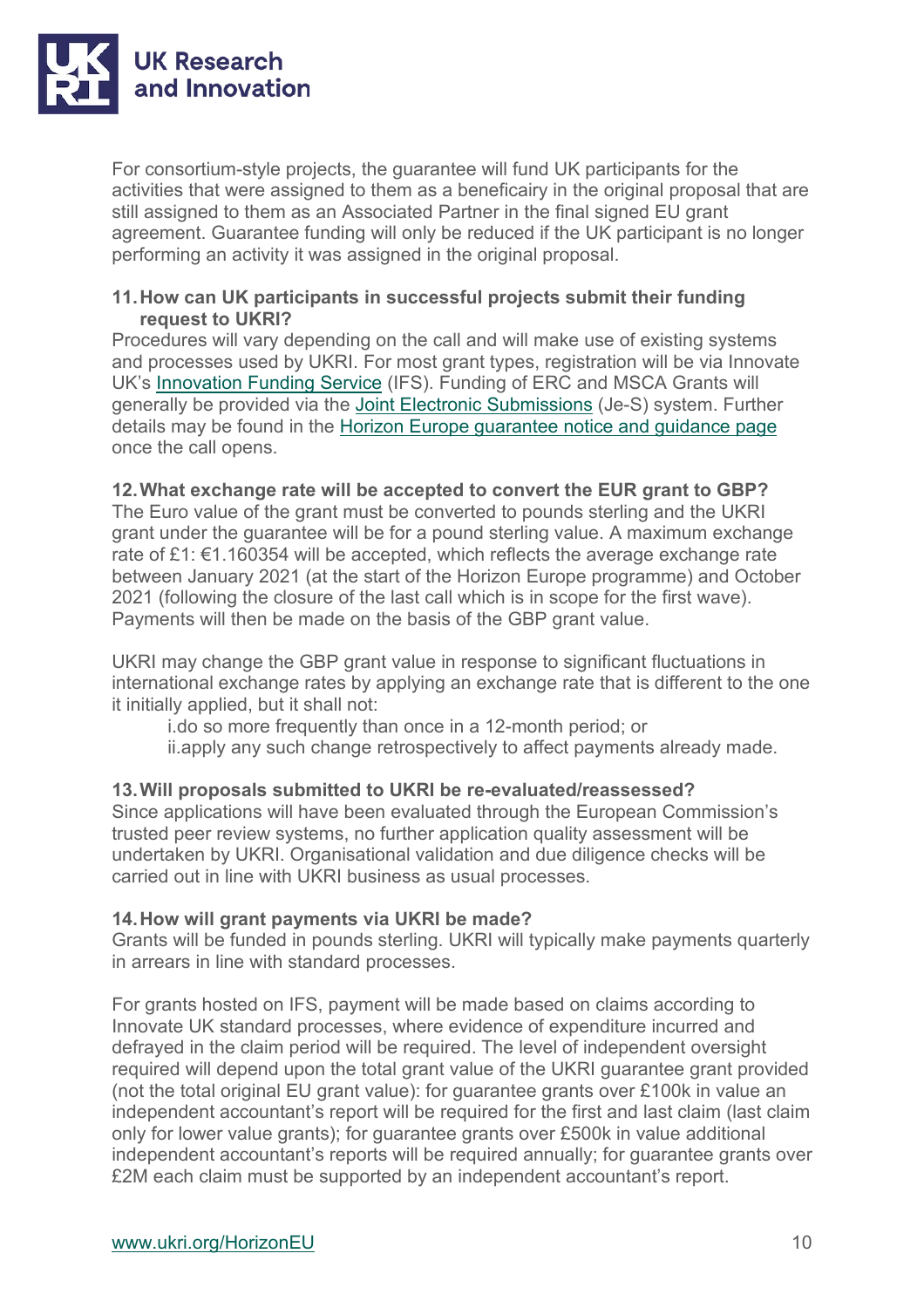

For grants hosted on Je-S/Siebel systems payment will be made via profiled payments according to Research Council standard processes.

#### **15.How long will it take for the grant offers to be issued after submission?**

For grants hosted on IFS the anticipated turnaround time is around 30 days, if all the required information is submitted correctly. The process may take up to 90 days if additional information is required, depending on how quickly the additional information is provided. UKRI will always aim to prioritise those whose requested grant start date is due soonest, as far as possible. For Je-S grants the anticipated time to grant offer is around 7 weeks; again, those looking to start their awards soonest will be prioritised, as far as possible.

#### **16.What happens to my grant if the UK formally associates to Horizon Europe after the UKRI guarantee has been applied to my project?**

UK participants who have received a UKRI grant under the guarantee will remain on the UKRI grant for the lifetime of the grant, subject to UKRI terms and conditions.

#### **17.Will UK-based Affiliated Entities be covered by the guarantee?**

Yes, costs for UK-based Affiliated Entities in consortia will be covered by the guarantee in the same way as costs for beneficiaries. The EU will treat UK-based Affiliated Entities as Associated Partners if the UK doesn't associate in time, and they will be covered by the guarantee.

#### **18.What is the closing date for the UKRI guarantee funding routes?**

For wave 2, the guarantee systems will remain open indefinitely. This includes both IFS- and Je-S-hosted calls. If any of the calls need to be closed for operational reasons, guarantee funding applicants will be given due notice.

#### Specific questions for grants hosted on the Innovation Funding Service (IFS) **19.What start date will I be able to enter onto IFS?**

You will be required to enter a future date into the start date section on IFS initially, although UKRI can manually adjust this if required. If your project has already started at time of submission to UKRI, you will be asked to note the actual start date of the project. The Grant Offer Letter will be issued listing this date as the project start date and using the duration entered in Application Details. We recommend that you wait until you receive the Grant Offer Letter before you start incurring costs against the grant, and if costs are incurred before this point, it is at your own risk.

#### **20.What if our EU grant's start date comes before we can expect to receive funding from UKRI?**

The expected processing time through the IFS calls will be a maximum of 90 days. There is scope for this to be faster, but that will be the maximum. The processing team will do their best to prioritise those with sooner start dates, but this will be dependent on the volume of grants in total.

#### **21.My project includes more than one UK partner. Do we need to submit our details separately or as one application for funding?**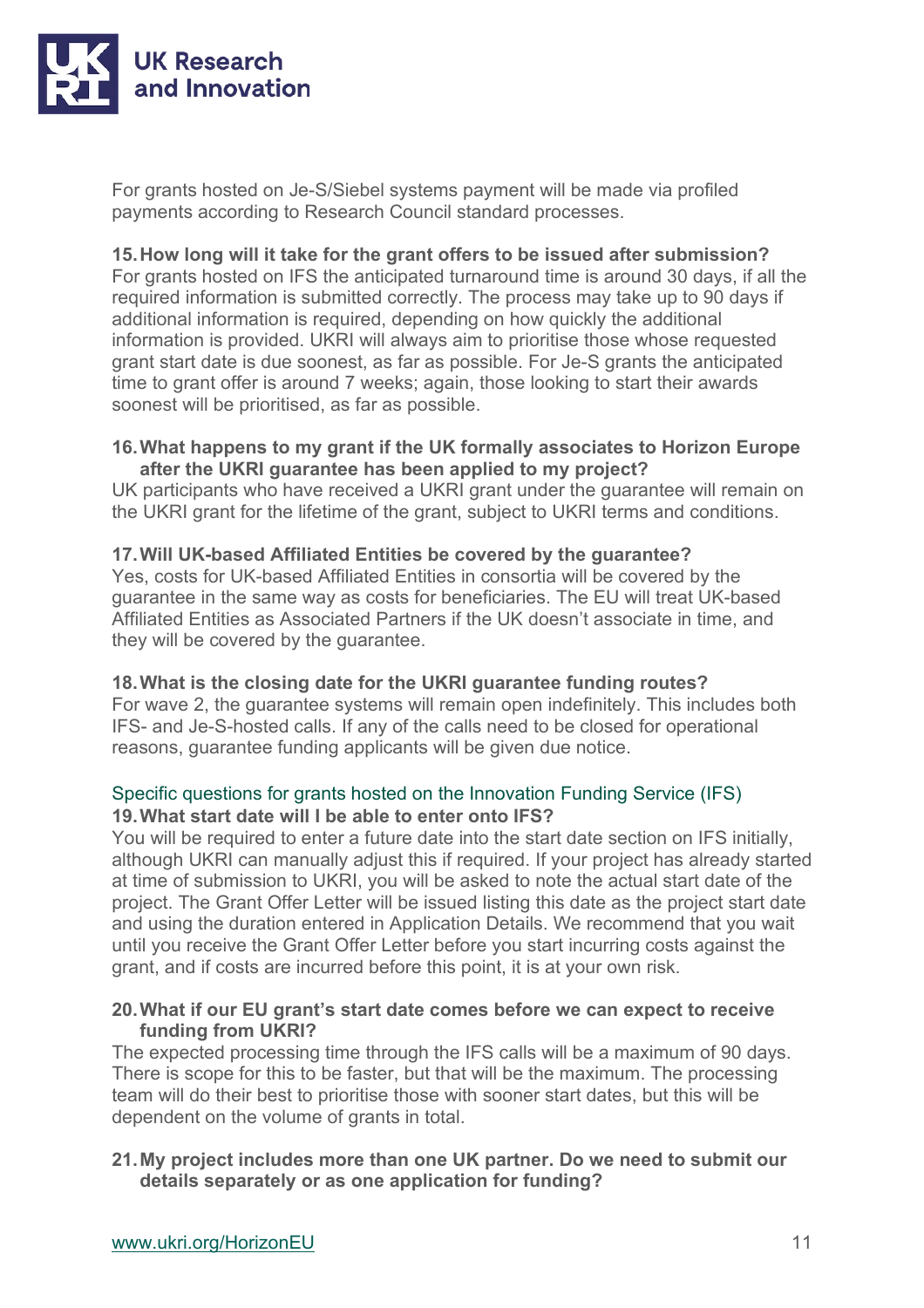

Please submit your details separately in IFS; each participant registered on the signed EU grant agreement as a separate Associated Partner will receive a separate grant from UKRI. UKRI will link multiple grants from the same EU grant together for monitoring purposes, i.e., the same Monitoring Officer will be assigned to look after all the UK components of the same EU project.

#### **22.Are Co-funded European Partnerships within the scope of the guarantee?**

Co-funded European Partnerships within the calls listed in the Annex are within the scope of the guarantee. However, given the more complex nature of the grant agreement, please contact UKRI [\(eugrantsfunding@ukri.org\)](mailto:eugrantsfunding@ukri.org) letting us know the UK partners involved so that we can arrange a call to discuss the details.

**23. Are calls run by Joint Undertakings within the scope of the guarantee?** Calls run by Joint Undertakings that are listed in the Annex are within the scope of the guarantee.

**24.Are calls run by the European Partnership on Metrology within the scope of the guarantee?**

The 2021 call run by the European Partnership on Metrology is within the scope of the guarantee.

#### EIC Accelerator/Transitions/Pathfinder awards

#### **25.Are EIC Accelerator and single applicant EIC Transition awards within scope for the guarantee?**

Yes, eligible successful UK applicants to the initial rounds of the EIC Accelerator and EIC Transition (2021) calls are included within the first wave of Horizon Europe calls and thus covered by the Horizon Europe guarantee. If the awardee is unable to proceed with signing the grant agreement for their EIC award, proof of success in the EC evaluation process will need to be submitted to UKRI which will provide funding under the guarantee.

NB. The specific call for these grants has now closed, but awardees who did not get to submit to this call can submit to the general wave 2 call opening in May 2022 instead.

#### **26.Are EIC Pathfinder awards and multi-beneficiary EIC Transition awards within scope for the guarantee?**

Yes, funding for eligible UK applicants involved in eligible consortia successfully evaluated under the first EIC Pathfinder or EIC Transition (2021) calls, who are unable to proceed with signing a grant agreement with the European Commission, is within scope for the guarantee. The final signed grant agreement, listing the UK partner as an Associated Partner, will need to be submitted to UKRI, which will provide funding under the guarantee to enable continued participation in the project.

NB. The specific call for these grants has now closed, but awardees who did not get to submit to this call can submit to the general wave 2 call opening in May 2022 instead.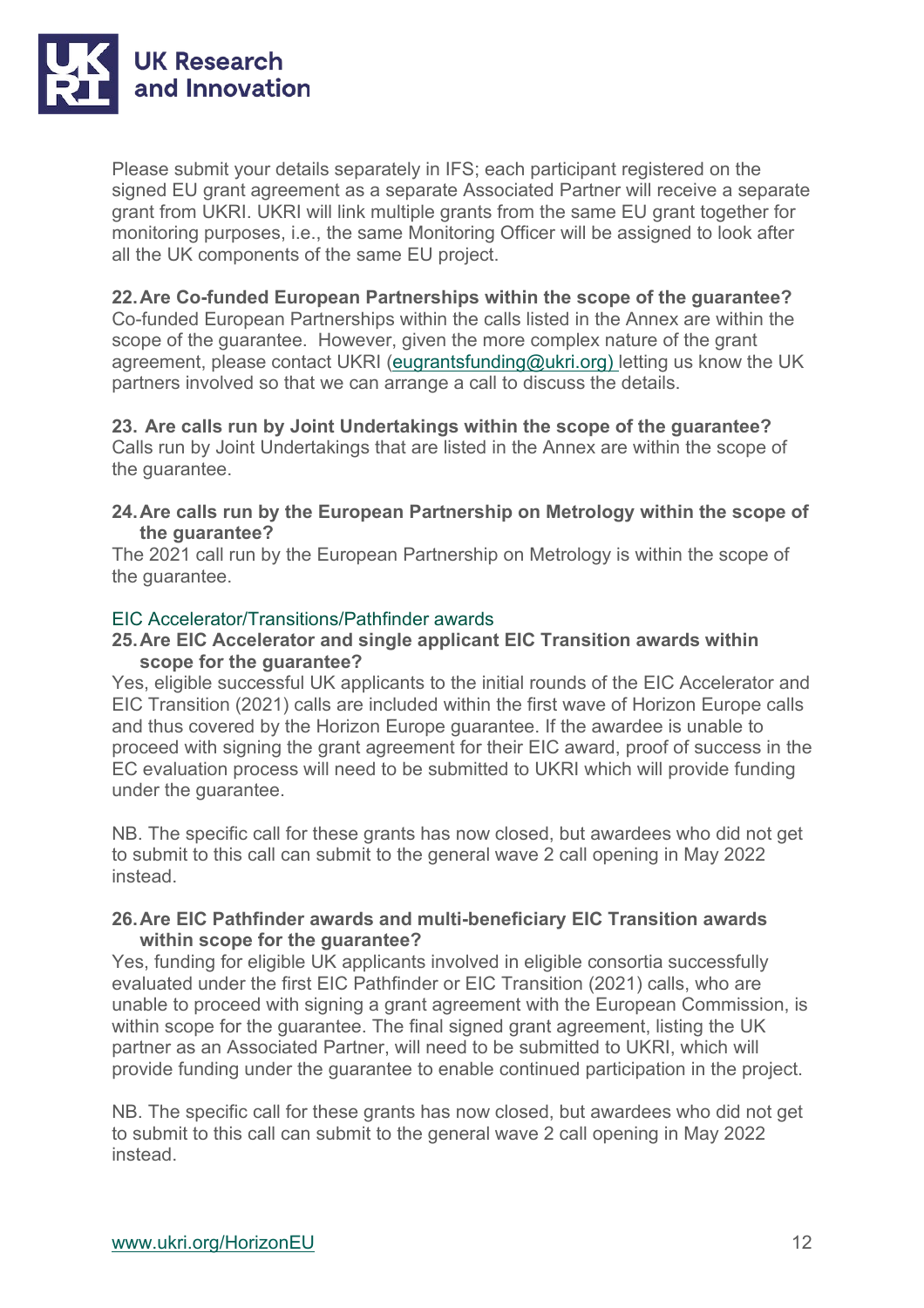

#### EIT-KIC awards

### **27.I was unable to sign a grant agreement and/or receive funds for an approved EIT-KIC project during 2021 and have incurred costs 'at risk'.**

**How quickly will I receive the guarantee funding?**

The UKRI call to register your 2021 EIT-KIC project has now closed. Once your submission has been validated you will receive a payment of 50% of your claim upfront. You will be able to claim the remainder of the funding once you have completed financial reporting to your KIC and they have verified your incurred costs. You will need to submit this verification to UKRI alongside your claim to receive the balance.

#### **28.Does the guarantee cover EIT-KIC activities where costs are being incurred in 2022?**

Eligible UK participants involved in EIT-KIC activities with costs being incurred in 2022 are covered by the guarantee, provided that Third Country participation is allowed.

This covers the costs of EIT-eligible activities delivered by UK participants where these activities have been included in 2022 KIC Business Plans and the costs would otherwise have been covered by grant funding awarded by EIT. For the costs of these activities, access to funding under the guarantee will open in May 2022. This part of the guarantee will cover costs incurred in the calendar year 2022 only.

**29.What supporting documents will I need to provide to UKRI when registering for funding under the guarantee for EIT-KIC activities carried out in 2022?**  You will need to submit the following supporting documents:

- **A letter from your KIC confirming the details of your project/activities.** A template letter that must be used for this purpose has been provided to each of the KICs by UKRI. Your KIC will fill in the template and give you a signed copy to submit when registering your project. (For information, you can see the [template](https://www.ukri.org/wp-content/uploads/2022/05/UKRI-050522-HorizonEuropeGuarantee-TemplateEITKICLetterUKPartner-2022.pdf)  [letter](https://www.ukri.org/wp-content/uploads/2022/05/UKRI-050522-HorizonEuropeGuarantee-TemplateEITKICLetterUKPartner-2022.pdf) and you can download it if you need to share it with your KIC).
- **A 2022 grant agreement between you and the KIC and/or an alternative proof of success.** Suitable alternative evidence could include an official letter or email from the KIC confirming that your project was accepted as part of the 2022 business plan for your KIC.
- **If your KIC has removed 'success fee', share-transfer or other equity conditions in order for your claim to be within scope of the guarantee**, you will need to submit confirmation of the details of this from your KIC.

#### **30.I am participating in a multi-year EIT-KIC project, how will guarantee funding be administered?**

In line with EIT-KIC processes, the guarantee covers costs by calendar year. The UKRI call for EIT-KIC projects where costs were incurred during 2021 closed in April 2022. For costs incurred in 2022, you can register your project along with supporting documents in UKRI systems from 23 May. The guarantee does not extend to costs incurred in 2023.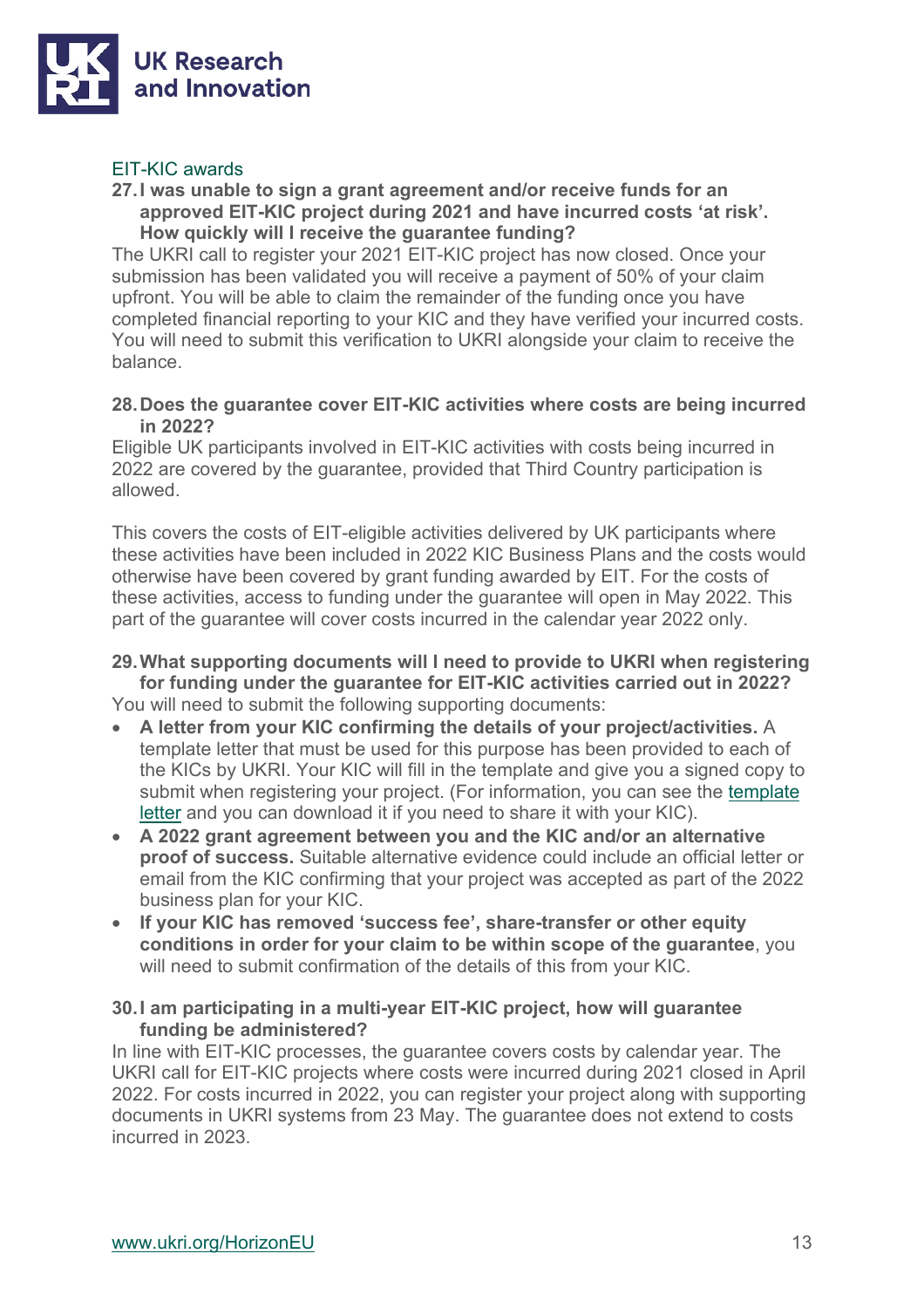

#### **31.I received 'exceptional status' from EIT for my participation in an EIT-KIC project. Do I need to claim anything under the guarantee?**

No, the guarantee only covers projects that have not been able to receive funding from the EU. You should continue with your project as normal and receive funds from EIT.

#### Specific questions for calls hosted on Joint Electronic System (Je-S)

#### **32.Why are the Je-S calls being hosted by the Engineering and Physical Sciences Research Council (EPSRC)?**

Due to system constraints, EPSRC will be formally hosting these awards on behalf of UKRI on Je-S. EPSRC will not be involved in the processing of the awards and any queries should be directed to [EUGrantsFunding@ukri.org](mailto:EUGrantsFunding@ukri.org) and not to EPSRC.

#### **33.What will my MSCA/ERC guarantee grant be referred to as?**

The guarantee will use the scheme and call names given in the following table. For the purposes of applying for UK visas, the Je-S scheme names will be included on the list of approved schemes for the Global Talent Visa, where appropriate.

| Call                                                          | <b>Je-S Scheme Name</b>                           | <b>Je-S Call Name</b>                                                                            |
|---------------------------------------------------------------|---------------------------------------------------|--------------------------------------------------------------------------------------------------|
| <b>ERC Starting</b><br><b>Grant</b>                           |                                                   | <b>Horizon Europe Guarantee</b><br><b>ERC Starting Grants 2021</b><br>(invite only)              |
| <b>ERC Consolidator</b><br><b>Grant</b>                       | <b>UKRI Frontier Research</b><br>Guarantee        | <b>Horizon Europe Guarantee</b><br><b>ERC Consolidator Grants</b><br>2021 (invite only)          |
| <b>ERC Advanced</b><br><b>Grant</b>                           |                                                   | <b>Horizon Europe Guarantee</b><br><b>ERC Advanced Grants 2021</b><br>(invite only)              |
| <b>MSCA</b><br><b>Postdoctoral</b><br><b>Fellowships (PF)</b> | <b>UKRI Postdoctoral Fellowships</b><br>Guarantee | <b>Horizon Europe Guarantee</b><br><b>MSCA Postdoctoral</b><br>Fellowships 2021 (invite<br>only) |
| <b>MSCA Doctoral</b><br><b>Networks (DN)</b>                  | <b>UKRI Doctoral Networks</b><br>Guarantee        | <b>Horizon Europe Guarantee</b><br><b>MSCA Doctoral Networks</b><br>2021 (invite only)           |
| <b>ERC Proof of</b><br><b>Concept</b>                         | <b>ERC and MSCA Other Guarantee</b><br>Calls      | <b>Horizon Europe Guarantee</b><br><b>ERC Proof of Concept</b><br>Grants 2021 (invite only)      |
| <b>MSCA Citizens</b>                                          |                                                   | <b>Horizon Europe Guarantee</b><br><b>MSCA Citizens Grants 2021</b><br>(invite only)             |

**34.What start date will I be able to enter onto Je-S?**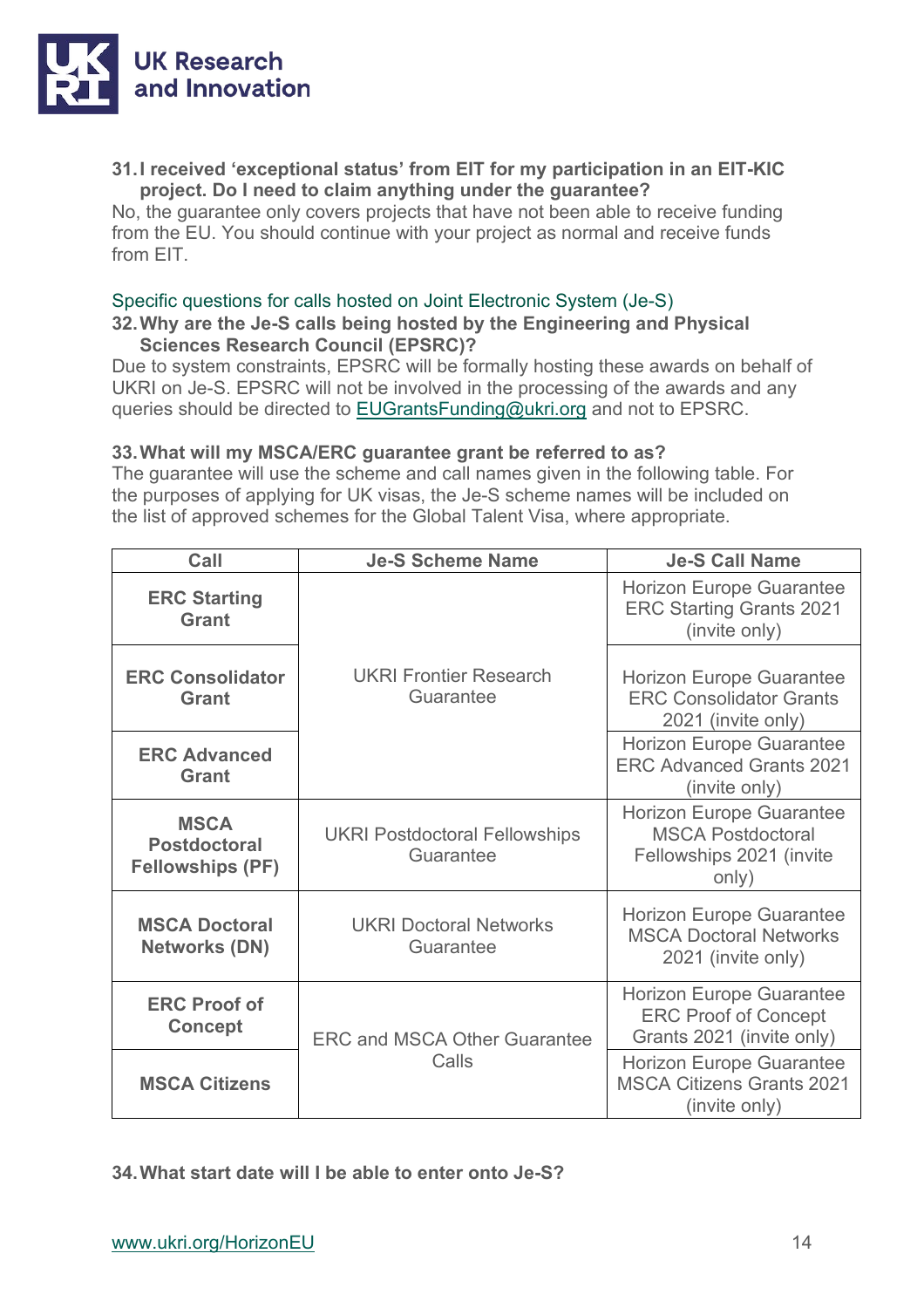

You will be required to enter a future date into the start date section on Je-S initially, however UKRI can manually adjust this if required. Please email [EUgrantsfunding@ukri.org](mailto:EUgrantsfunding@ukri.org) with your justification if you need to do so.

The anticipated time to grant offer is up to 7 weeks from the date of submission; we will aim to prioritise those looking to start their awards soonest, as far as possible. We recommend that you wait until you receive the Grant Offer Letter before you start incurring costs against the grant, and if costs are incurred before this point it is at your own risk.

#### European Research Council (ERC) awards

#### **35.Are ERC grants within the scope of the guarantee?**

Yes, the guarantee will provide funding for all eligible successful awardees of ERC Grants that fall within the first or second wave. This guarantee will allow awardees to receive the full value of their funding and continue their research in the UK. Awardees do not need to move abroad to an EU Member State or to an Associated Country to Horizon Europe to access this funding.

#### **36.Will my ERC guarantee grant be portable?**

Grants funded through the UK guarantee will be portable within the UK according to UKRI standard terms and conditions. Awardees of ERC Starting, Consolidator and Advanced grants through calls included in the first or second wave of the guarantee who applied to be hosted outside the UK may move their project to the UK and be funded through the guarantee, subject to two conditions:

- i. They have not signed an ERC grant agreement to be hosted elsewhere.
- ii. They can demonstrate through submission of a host institution letter that a UK research organisation is prepared to host them for the lifetime of the grant.

Applicants who have applied to be hosted outside the UK and wish to move their project to a UK institution are advised to contact us at [EUGrantsFunding@ukri.org](mailto:EUGrantsFunding@ukri.org) before applying.

#### **37.What terms and conditions will be attached to my ERC guarantee grant?**

The UKRI research grant terms and conditions will be attached to these grants (available to view [here\)](https://www.ukri.org/publications/terms-and-conditions-for-research-grants/), with a small number of additional conditions, which will be listed in the specific call guidance. The additional terms will be the same for Starting, Consolidator and Advanced guarantee grants. As noted above, no pre-financing will be paid on these grants.

#### **38.What documentation will I need to provide to UKRI to access funding for my successful ERC Starting/Consolidator/Advanced/Proof of Concept grant?**

The Je-S form has been made as simple as possible to complete. You will need to complete some details about the project for administrative purposes only. The information submitted will not be reassessed by any peer reviewers for scientific merit. You will need to submit PDF copies of:

- The original ERC proposal
- The confirmation that the proposal was successful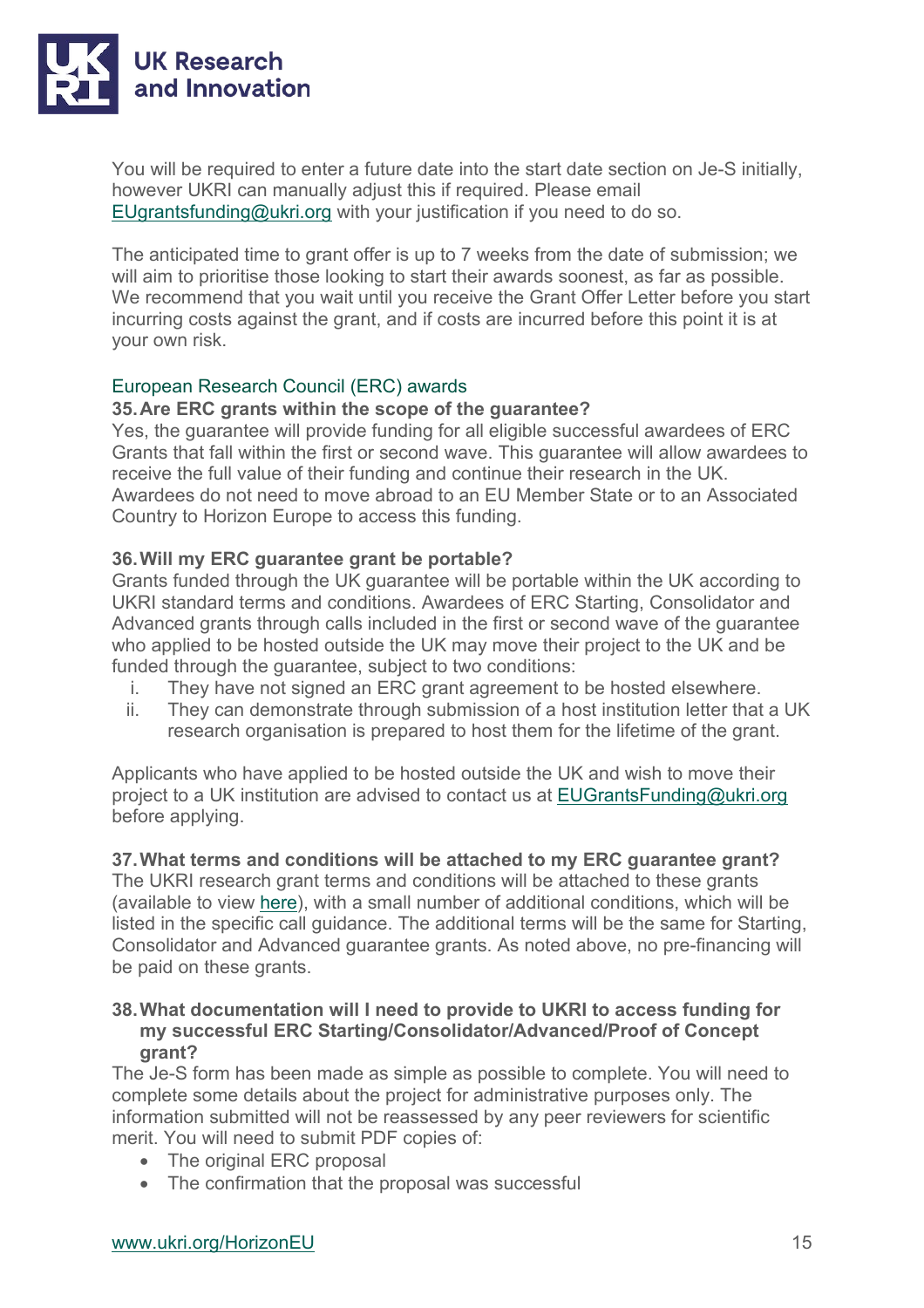

- The evaluation summary report
- A completed cost conversion tool (a template will be available to download for specific calls once the calls have opened on Je-S)

#### **39.Will PhD studentships applied for on my original ERC proposal be covered by the guarantee?**

Yes, PhD students will be covered by the guarantee. For reporting purposes, project student costs will be removed from the original application during processing and added to a training grant. The Principal Investigator listed on the original application will be the grant holder on the training grant.

#### **40.I applied for the additional funding, which was approved by the ERC. Will this be covered by the guarantee?**

Yes, the total funding approved by the ERC will be paid through UKRI's guarantee process. The additional funding will be wrapped into the overall award and paid on the same profiled schedule as the rest of the grant.

#### **41.What documentation will I need to provide to UKRI to access funding for my successful ERC Starting/ Consolidator/ Advanced/ Proof of Concept grant?**

As well as filling in the Je-S form you will need to submit PDF copies of:

- The original ERC proposal
- The confirmation that the proposal was successful
- The evaluation summary report
- A completed cost conversion tool (template available to download on the website alongside this guidance document)

#### Marie Skłodowska-Curie Actions (MSCA) awards

#### **42.What will the funding rate of my MSCA grant be?**

Grants will be funded in pounds sterling by profiled payments based on UKRI standard processes. The total grant value will be based on the total value assigned to the UK participant in the original MSCA grant (calculated as the total applicable MSCA unit costs for the full grant duration multiplied by the UK country correction coefficient), taking into account the exchange rate. UKRI will typically make payments quarterly in arrears.

#### **43.What terms and conditions will apply to the guarantee MSCA grants?**

UKRI's standard research grant terms and conditions will apply (available to view [here\)](https://www.ukri.org/publications/terms-and-conditions-for-research-grants/), with additional conditions which will be given in the specific call guidance.

#### **44.Will the guarantee still require that "Contributions for the recruited researcher" be paid to the fellow/student in full?**

The guarantee will still require that the full value of the unit costs under the heading "Contributions for the recruited researcher" in the original MSCA proposal (i.e., Living Allowance, Mobility Allowance, Family Allowance, Long-Term Leave Allowance, Special Needs Allowance) is paid to the student/fellow by the end of their studentship/fellowship.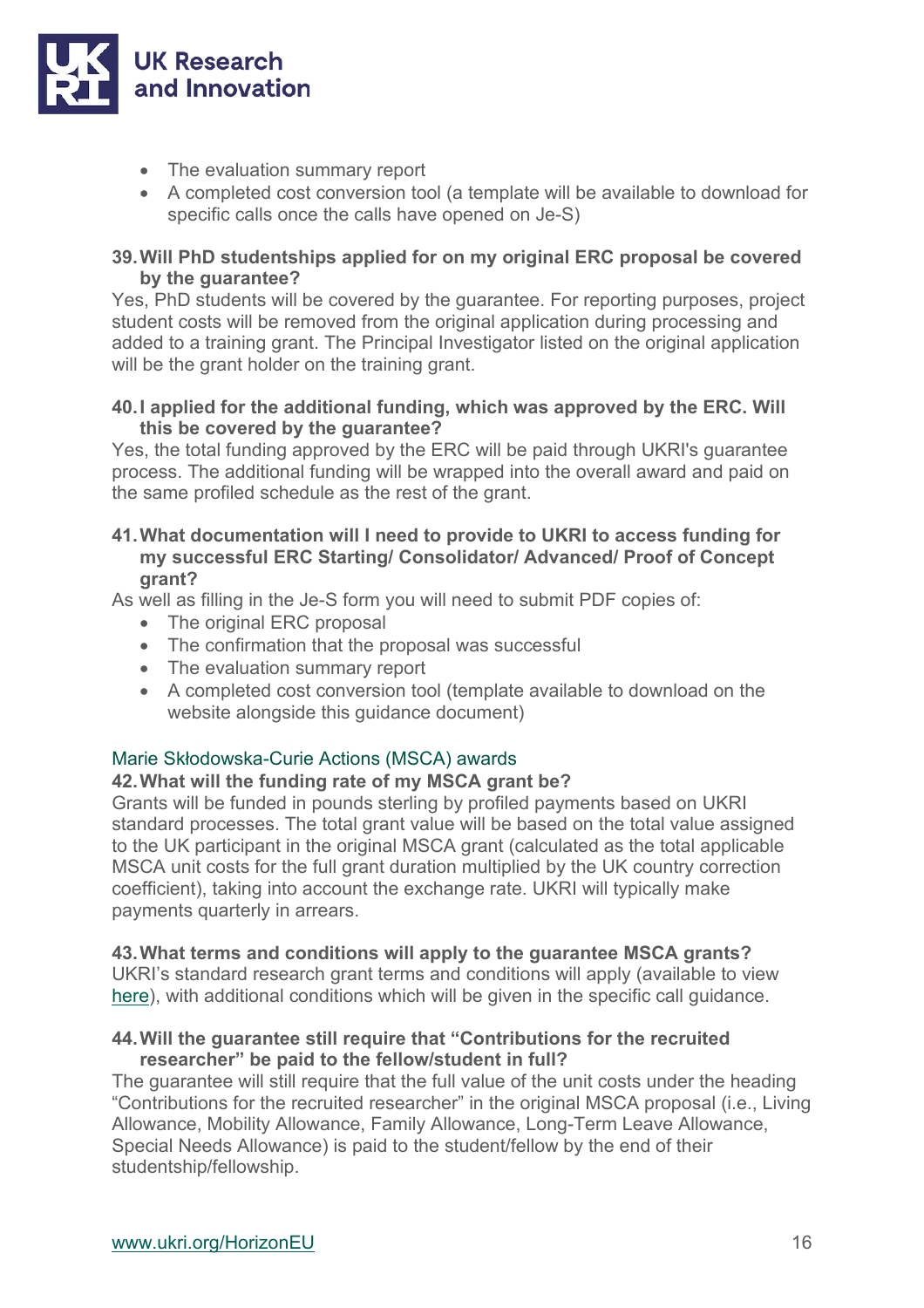

#### **45.If, over the course of my MSCA grant, I become eligible for the family allowance, can I add this to my guarantee grant?**

Yes, you will need to provide evidence to UKRI to indicate that you are now eligible for the family allowance. You will need to provide a verification letter from your host organisation to indicate that you have become eligible. The additional allowance would then be added for the remainder of your grant.

If you need to add the family allowance to your grant, please submit a generic change request through Je-S. Please refer to the [Je-S helptext](https://je-s.rcuk.ac.uk/handbook/index.htm#t=pages%2FGrant_Maintenance_Requests.htm.) for how to do this.

#### **46.Will the MSCA Special Needs Allowance still be offered under the guarantee?**

Yes, you can claim this either at the start of your grant when you submit your details to UKRI, or during the lifetime of your grant if your situation changes.

If you need to add a special needs allowance to your grant, please submit a generic change request through Je-S. Please refer to the [Je-S helptext](https://je-s.rcuk.ac.uk/handbook/index.htm#t=pages%2FGrant_Maintenance_Requests.htm.) for how to do this.

### **47.Will my host institution receive long-term leave allowance for my MSCA**

**guarantee grant if I take maternity/paternity/parental/sick/special leave?** Yes, following UKRI terms and conditions, which state that within the announced grant cash limit, the Grant may be used to meet the costs of extending the Grant to cover a period of sick leave for staff supported within the original grant period. At the end of the Grant Period, UKRI will reimburse you for any additional net sick leave costs that cannot be met within the announced Grant cash limit, except where you have already recovered these costs by claiming Statutory Sick Pay from HMRC. This will be payable only for the percentage of time that the staff are contracted on the Grant. Documentation will need to be provided to indicate the length of leave taken and the extension cannot exceed this duration.

Further information regarding maternity/paternity/parental/sick/special leave can be found in the UKRI's standard research grant terms and conditions: [UK research and](https://www.ukri.org/wp-content/uploads/2022/04/UKRI-050422-FullEconomicCostingGrantTermsConditions-Apr2022.pdf)  [innovation fEC grants: standard terms and conditions of grant](https://www.ukri.org/wp-content/uploads/2022/04/UKRI-050422-FullEconomicCostingGrantTermsConditions-Apr2022.pdf)

#### **48.What should I do if asked for proof of the guarantee commitment?**

This document lists the eligible calls and sets out the process to be undertaken to receive funding from UKRI. This document should be used as evidence of the guarantee in the first instance.

#### **49.In line with MSCA rules, will eligible costs include costs related to**

**relocation, visas, English language courses and the NHS surcharge?**  Yes, these will be eligible costs.

#### MSCA Postdoctoral Fellowships

**50.Will the guarantee cover MSCA Global Postdoctoral Fellowships?**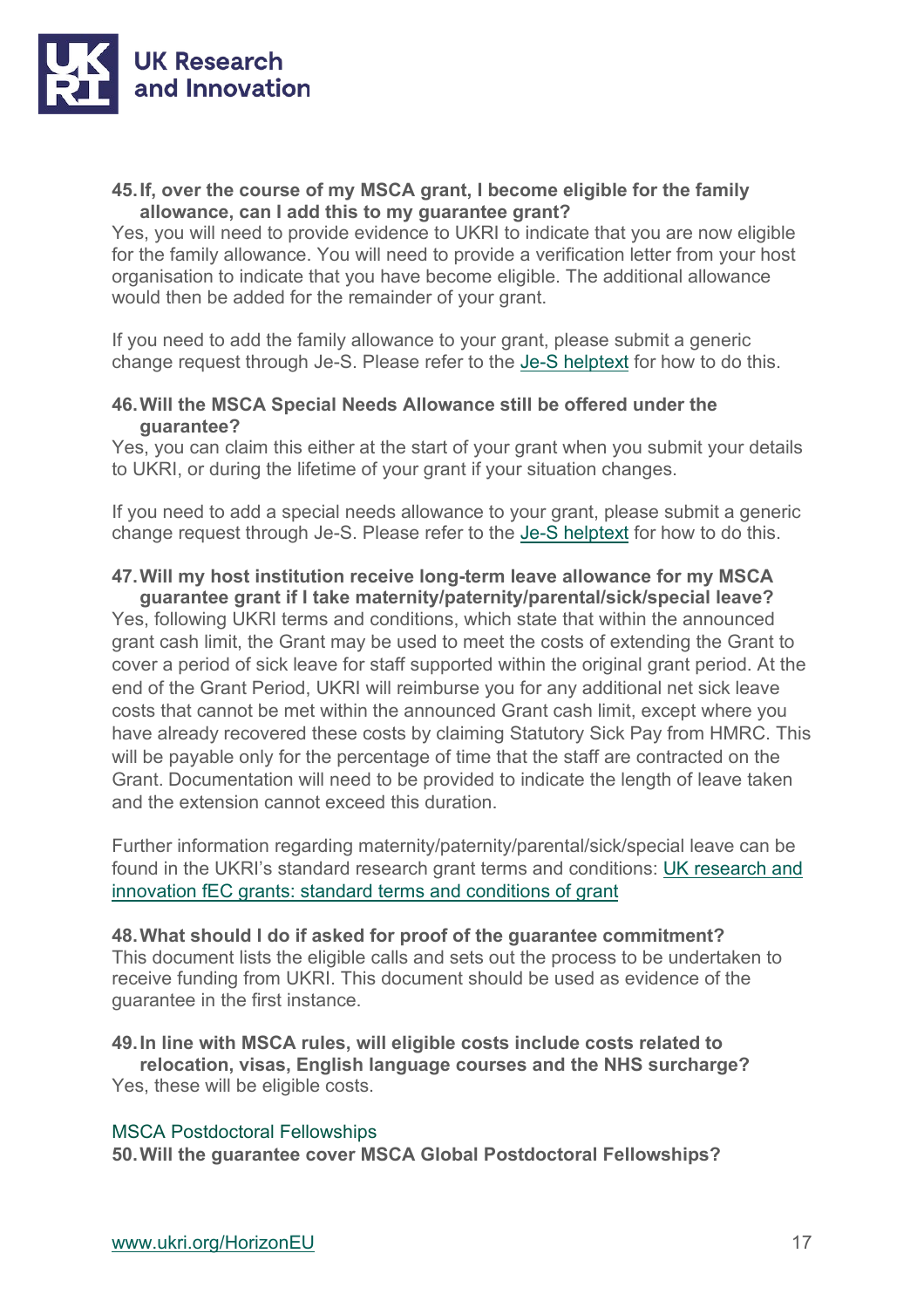

The UK Horizon Europe guarantee will cover MSCA Global Fellowships that have their return phase hosted by a UK institution in the original proposal.

#### **51.Can I delay the start date of my UKRI Postdoctoral Fellowship guarantee grant?**

UKRI will allow a latest start date of 1st September 2023. Further delay may be permitted on a case-by-case basis, with approval from UKRI.

#### **52.If we apply for the UKRI Postdoctoral Fellowship guarantee grant with a specified start date for the fellow, is it possible to change that start date?**

This is possible and may be permitted on a case-by-case basis, with approval from UKRI.

In order to request this, you should submit a generic change request through Je-S. Please refer to the [Je-S helptext](https://je-s.rcuk.ac.uk/handbook/index.htm#t=pages%2FGrant_Maintenance_Requests.htm.) for how to do this.

#### **53.Can I change my UKRI Postdoctoral Fellowship guarantee grant to a parttime arrangement and extend its duration?**

Yes, you can apply for a no-cost extension to your UKRI Postdoctoral Fellowship to extend the duration of the grant and you can then reduce the percentage of working time spent on the grant accordingly to fit that increased duration.

#### **54.Can UKRI Postdoctoral Fellowship/Doctoral Network guarantee funding be used to cover the costs incurred on secondments or placements to UK or non-UK institutions? Will it cover the costs for the outgoing host for Global fellowships?**

Yes, all of these costs are eligible under the UK guarantee. This includes costs for secondments which are specifically set out in the original proposal and secondments where the details are determined during the lifetime of the grant.

#### MSCA Doctoral Networks

#### **55.If the projects are funded through the guarantee, will it be possible for UK beneficiaries to transfer some of the UKRI funding to cover project-wide activities?**

These costs will be eligible under the guarantee, provided that proof of payment can be provided in line with UKRI's standard terms and conditions. UKRI would expect your research organisation to keep an adequate record for your own internal auditing procedures.

#### **56.Can UKRI guarantee funding be used towards the costs of going on secondment, including making payments to the secondment host directly to cover their related costs?**

Yes, this includes secondments which are specifically set out in the original proposal and secondments where the details are determined during the lifetime of the grant.

#### **57.Will the MSCA mobility rule (i.e., the fellow should have spent less than 1 of the last 3 years in the UK) apply for UK participants in Doctoral Networks funded by the guarantee?**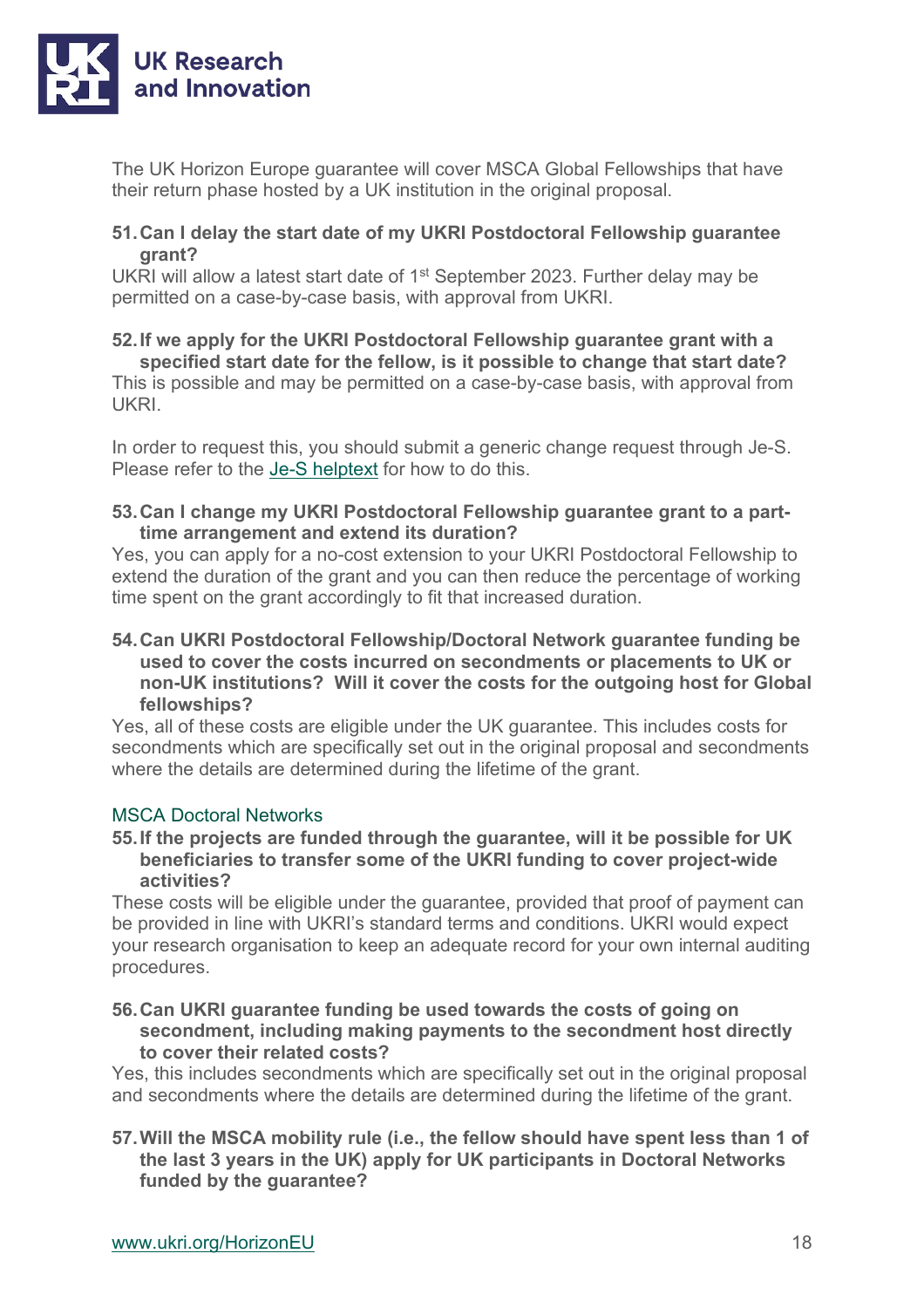

Yes, the standard MSCA mobility rule will apply.

#### General definitions and information on Associated Partner status **58.What is an 'Associated Country'?**

An Associated Country is a country that is not a Member State of the EU but has a formal agreement with the EU detailing the terms of its association to a European framework programme. Sixteen countries associated to Horizon 2020, and it is likely a similar number will associate to Horizon Europe. Entities from associated countries are eligible to participate in most elements of the programme under the same conditions as entities from Member States, with a few limited exceptions.

#### **59.What is a 'Third Country' and 'Third Country participation'?**

All countries that are neither an EU Member State nor an Associated Country are referred to as non-associated 'Third Countries'. Non-associated Third Countries have no agreements to associate to the EU Framework Programme. Participants from non-associated Third Countries are able to participate in some areas of the programme, predominantly in collaborative calls as Associated Partners, although they are not generally eligible to receive funding from the programme unless this is explicitly mentioned as an exception in the call documentation.

#### **60.What is an 'Associated Partner'?**

Associated Partners implement action tasks without receiving EU funding. They cannot lead a consortium, and do not sign the grant agreement. One example of this is where legal entities participate in a Horizon Europe grant but are not based in a Member State or Associated Country. While Associated Partners are not required to have a capital or legal link to a specific beneficiary, the other beneficiaries in the consortium take on the responsibility (through consortium agreements or contractual arrangements) to ensure proper implementation of the Associated Partners' elements of the project, as well as compliance with specific obligations of the grant agreement that are extended to Associated Partners.

#### **61.What is the last legal signature date?**

The 'last legal date for signing the grant agreement' refers to Article 31 of the EU's [Regulation Establishing Horizon Europe](https://eur02.safelinks.protection.outlook.com/?url=https%3A%2F%2Feur-lex.europa.eu%2Flegal-content%2FEN%2FALL%2F%3Furi%3DCELEX%3A32021R0695&data=04%7C01%7CRichard.Murphy%40beis.gov.uk%7C5e53602c90da404ed37508d9fb5bb1d7%7Ccbac700502c143ebb497e6492d1b2dd8%7C0%7C0%7C637817193501307842%7CUnknown%7CTWFpbGZsb3d8eyJWIjoiMC4wLjAwMDAiLCJQIjoiV2luMzIiLCJBTiI6Ik1haWwiLCJXVCI6Mn0%3D%7C3000&sdata=RGvpefNCM2jXh6LQOqai02ppgtFiIezXeSG23n1so3U%3D&reserved=0) document:

"The following periods shall apply [...] for signing grant agreements with applicants, a maximum period of eight months from the final date for submission of complete proposals".

This is the last date by which the Commission must sign the Grant Agreement. The Commission may choose to set a Grant Signature Date that is earlier than this last legal date, but they may not postpone beyond it. This applies to all calls except ERC and MSCA, for which the dates provided in the Work Programmes are used.

#### **62.When do I become an Associated Partner?**

Following successful evaluation, the Commission will notify you of your success and invite you to begin the process of grant agreement signature. If the UK has not completed association to Horizon Europe when the grant agreement signature is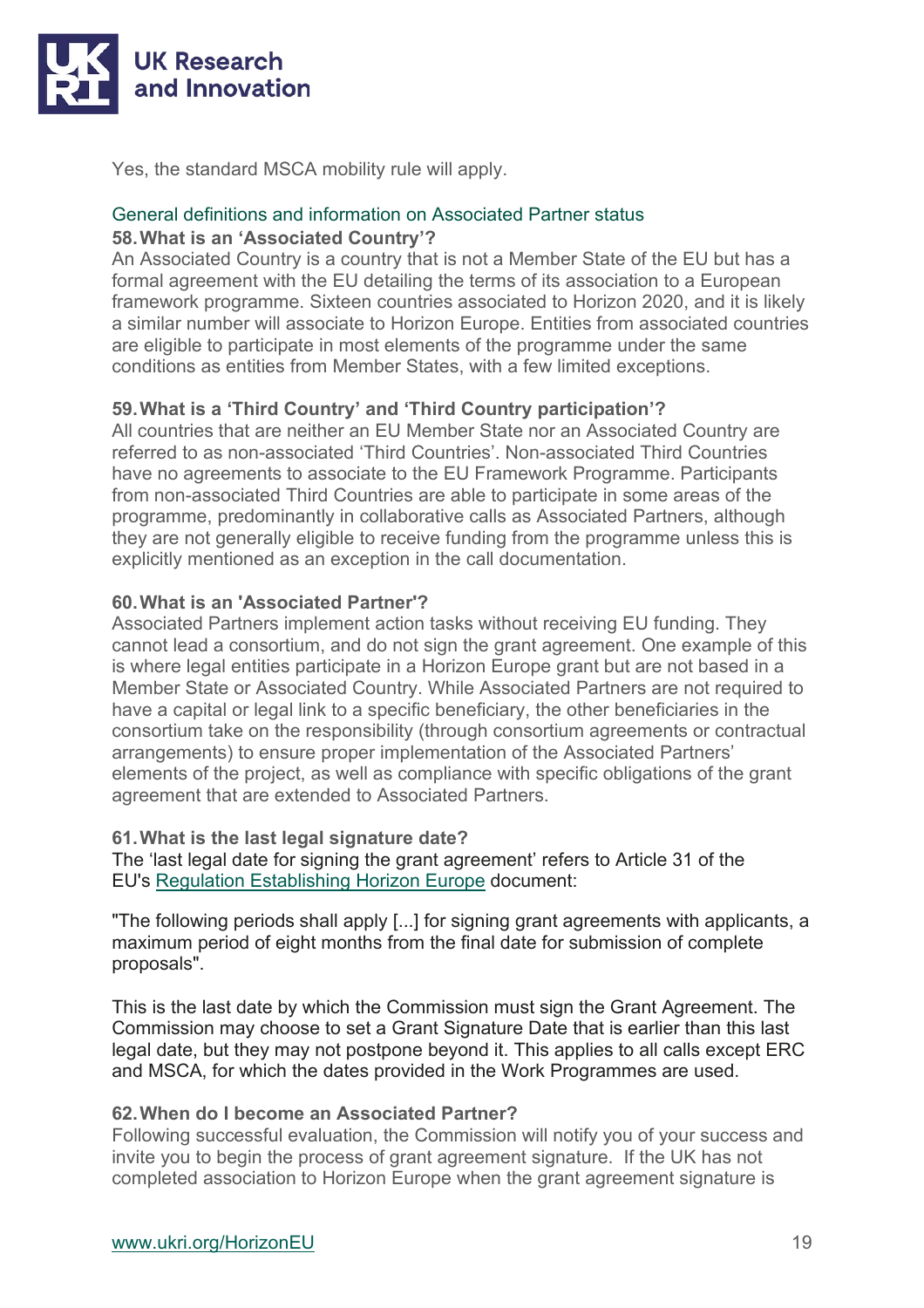

imminent, your organisation could participate in the project as an Associated Partner (i.e., no longer classed as a beneficiary) as long as the topic you are responding to allows Third Country participation.

You should notify your coordinator and the Commission project officer that you would like to participate as an Associated Partner. The Commission will acknowledge this, and you will no longer be part of the grant agreement signature process. However, the coordinator should keep you up to date on the progress of the grant agreement signature.

#### **63.How do I become an Associated Partner?**

As an Associated Partner you do not sign the grant agreement, but you do sign the consortium agreement. You will need to accept certain Articles from the grant agreement (see the paragraph below) which should be inserted into the consortium agreement.

The grant agreement Articles that apply to Associated Partners are as follows:

- Article 11 (proper implementation)
- Article 12 (conflict of interests)
- Article 13 (confidentiality and security)
- Article 14 (ethics)
- Article 17.2 (visibility)
- Article 18 (specific rules for carrying out action)
- Article 19 (information)
- Article 20 (record- keeping).

You will also need to accept that the bodies mentioned in Article 25 can exercise their rights towards you.

The [Model Grant Agreement](https://ec.europa.eu/info/funding-tenders/opportunities/docs/2021-2027/common/agr-contr/general-mga_horizon-euratom_en.pdf) gives further details at Article 9.1 (p39-40)

You should ask the coordinator to insert the provisions of Article 9.1 into the consortium agreement and say that they apply to you. Note that any financial provisions in the consortium agreement do not apply to you and you should ask the coordinator to exclude you from those provisions.

Many projects use the [DESCA Model Consortium Agreement](https://www.desca-agreement.eu/desca-model-consortium-agreement/) although your coordinator may have a different format.

The consortium agreement will be signed prior to the signature of the grant agreement. Once the grant agreement is signed the project can begin.

#### **64.Can I continue to be the project Coordinator if I have to become an Associated Partner?**

No. In order to be the coordinator of a project, a legal entity must sign the grant agreement. Only entities eligible for funding can sign the grant agreement. You will need to discuss this with your EC Project Officer and your consortium and agree that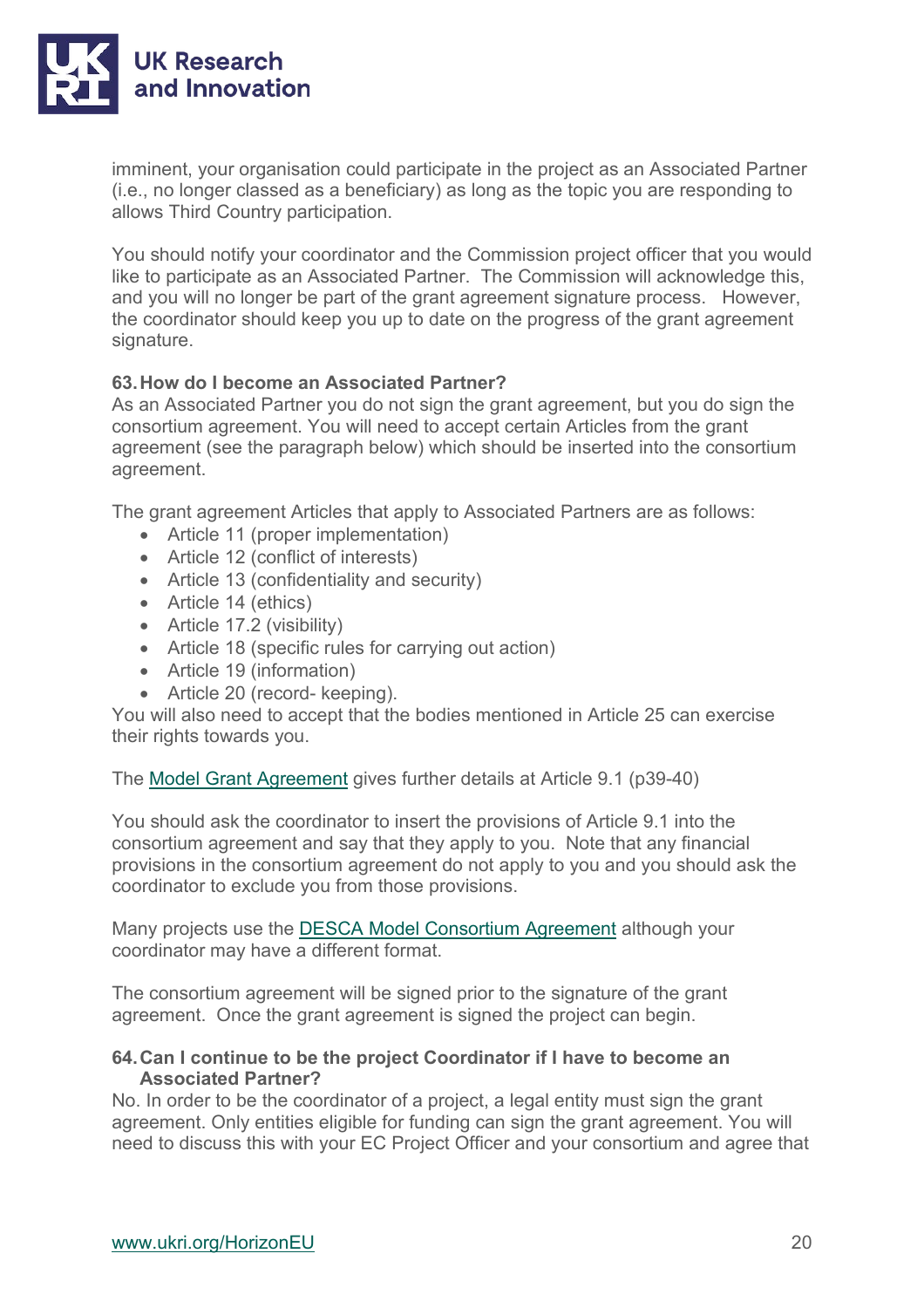

an existing partner or a new partner will take on this role. The funding allocation within the consortium should then be adjusted accordingly.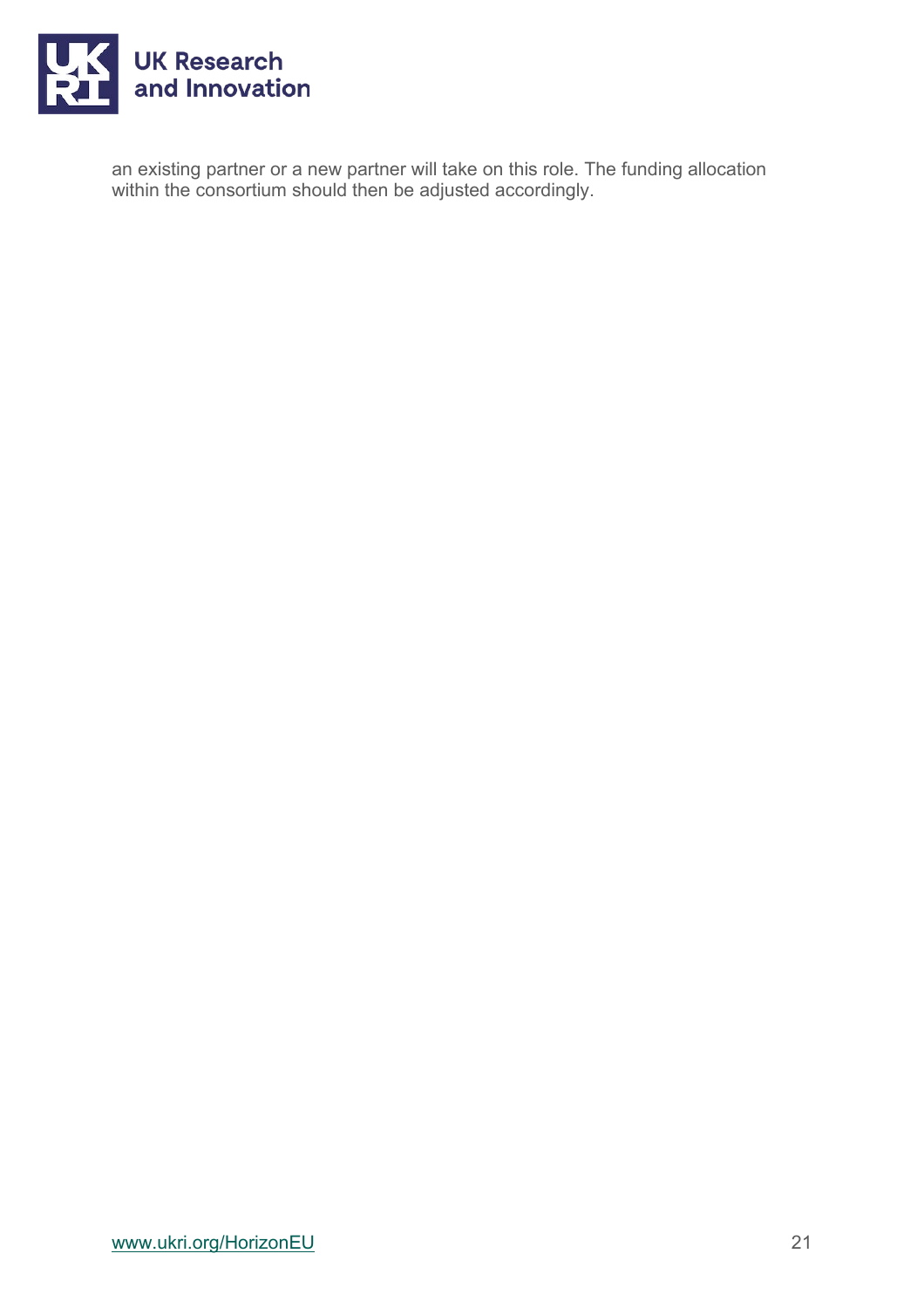

## **Annex: List of calls in scope of UK Horizon Europe funding guarantee – first and second waves**

**Guarantee Wave 1**

ERC-2021-StG HORIZON-EIC-2021-ACCELERATOROPEN-01 HORIZON-CL6-2021-BIODIV-02\* HORIZON-EIC-2021-PATHFINDERCHALLENGES-01 HORIZON-EIC-2021-PATHFINDEROPEN-01 HORIZON-EIC-2021-TRANSITIONCHALLENGES-01 HORIZON-EIC-2021-TRANSITIONOPEN-01

#### **Guarantee Wave 2**

ERC-2021-AdG ERC-2021-CoG ERC-2022-PER ERC-2022-PoC1 ERC-2022-PoC2 HORIZON-CL2-2021-DEMOCRACY-01 HORIZON-CL2-2021-HERITAGE-01 HORIZON-CL2-2021-HERITAGE-02 HORIZON-CL2-2021-TRANSFORMATIONS-01 HORIZON-CL2-2022-DEMOCRACY-01 HORIZON-CL2-2022-HERITAGE-01 HORIZON-CL2-2022-TRANSFORMATIONS-01 HORIZON-CL3-2021-BM-01 HORIZON-CL3-2021-CS-01 HORIZON-CL3-2021-DRS-01 HORIZON-CL3-2021-FCT-01 HORIZON-CL3-2021-INFRA-01 HORIZON-CL3-2021-SSRI-01 HORIZON-CL4-2021-DATA-01 HORIZON-CL4-2021-DIGITAL-EMERGING-01 HORIZON-CL4-2021-DIGITAL-EMERGING-02 HORIZON-CL4-2021-HUMAN-01 HORIZON-CL4-2021-RESILIENCE-01 HORIZON-CL4-2021-RESILIENCE-02 HORIZON-CL4-2021-SPACE-01 HORIZON-CL4-2021-TWIN-TRANSITION-01 HORIZON-CL4-2022-DATA-01 HORIZON-CL4-2022-DIGITAL-EMERGING-01 HORIZON-CL4-2022-HUMAN-01 HORIZON-CL4-2022-RESILIENCE-01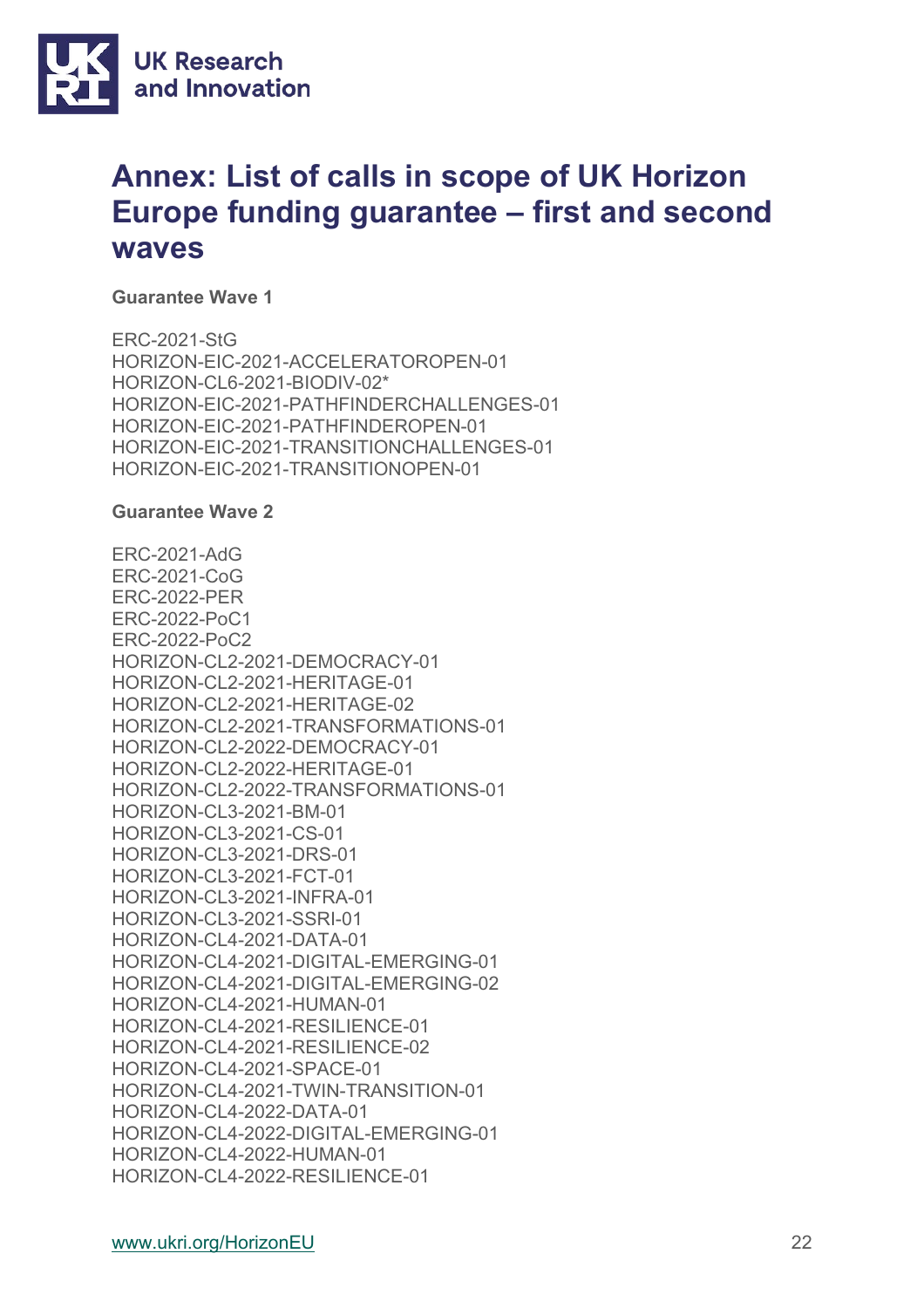

HORIZON-CL4-2022-RESILIENCE-02-PCP HORIZON-CL4-2022-SPACE-01 HORIZON-CL4-2022-TWIN-TRANSITION-01 HORIZON-CL5-2021-D1-01 HORIZON-CL5-2021-D2-01\* HORIZON-CL5-2021-D3-01\* HORIZON-CL5-2021-D3-02 HORIZON-CL5-2021-D3-03 HORIZON-CL5-2021-D4-01 HORIZON-CL5-2021-D4-02 HORIZON-CL5-2021-D5-01 HORIZON-CL5-2021-D6-01 HORIZON-CL5-2022-D1-02 HORIZON-CL5-2022-D3-01 HORIZON-CL5-2022-D5-01 HORIZON-CL5-2022-D6-01 HORIZON-CL6-2021-BIODIV-01 HORIZON-CL6-2021-CIRCBIO-01 HORIZON-CL6-2021-CLIMATE-01 HORIZON-CL6-2021-COMMUNITIES-01 HORIZON-CL6-2021-FARM2FORK-01 HORIZON-CL6-2021-GOVERNANCE-01 HORIZON-CL6-2021-ZEROPOLLUTION-01 HORIZON-CL6-2022-BIODIV-01 HORIZON-CL6-2022-CIRCBIO-01 HORIZON-CL6-2022-CLIMATE-01\* HORIZON-CL6-2022-COMMUNITIES-01 HORIZON-CL6-2022-FARM2FORK-01 HORIZON-CL6-2022-GOVERNANCE-01\* HORIZON-CL6-2022-ZEROPOLLUTION-01 HORIZON-EIC-2021-ACCELERATORCHALLENGES-01 HORIZON-EIC-2021-EEN-01 HORIZON-EIC-2021-NCP-01 HORIZON-EIE-2021-CONNECT-01 HORIZON-EIE-2021-INNOVSMES-01\* HORIZON-EIE-2021-SCALEUP-01 HORIZON-EIE-2022-CONNECT-01 HORIZON-EURATOM-2021-NRT-01 HORIZON-EUSPA-2021-SPACE-02 HORIZON-HLTH-2021-CARE-05 HORIZON-HLTH-2021-DISEASE-04 HORIZON-HLTH-2021-ENVHLTH-02 HORIZON-HLTH-2021-ENVHLTH-03\* HORIZON-HLTH-2021-IND-07 HORIZON-HLTH-2021-STAYHLTH-01 HORIZON-HLTH-2021-TOOL-06 HORIZON-HLTH-2022-CARE-08 HORIZON-HLTH-2022-CARE-10\*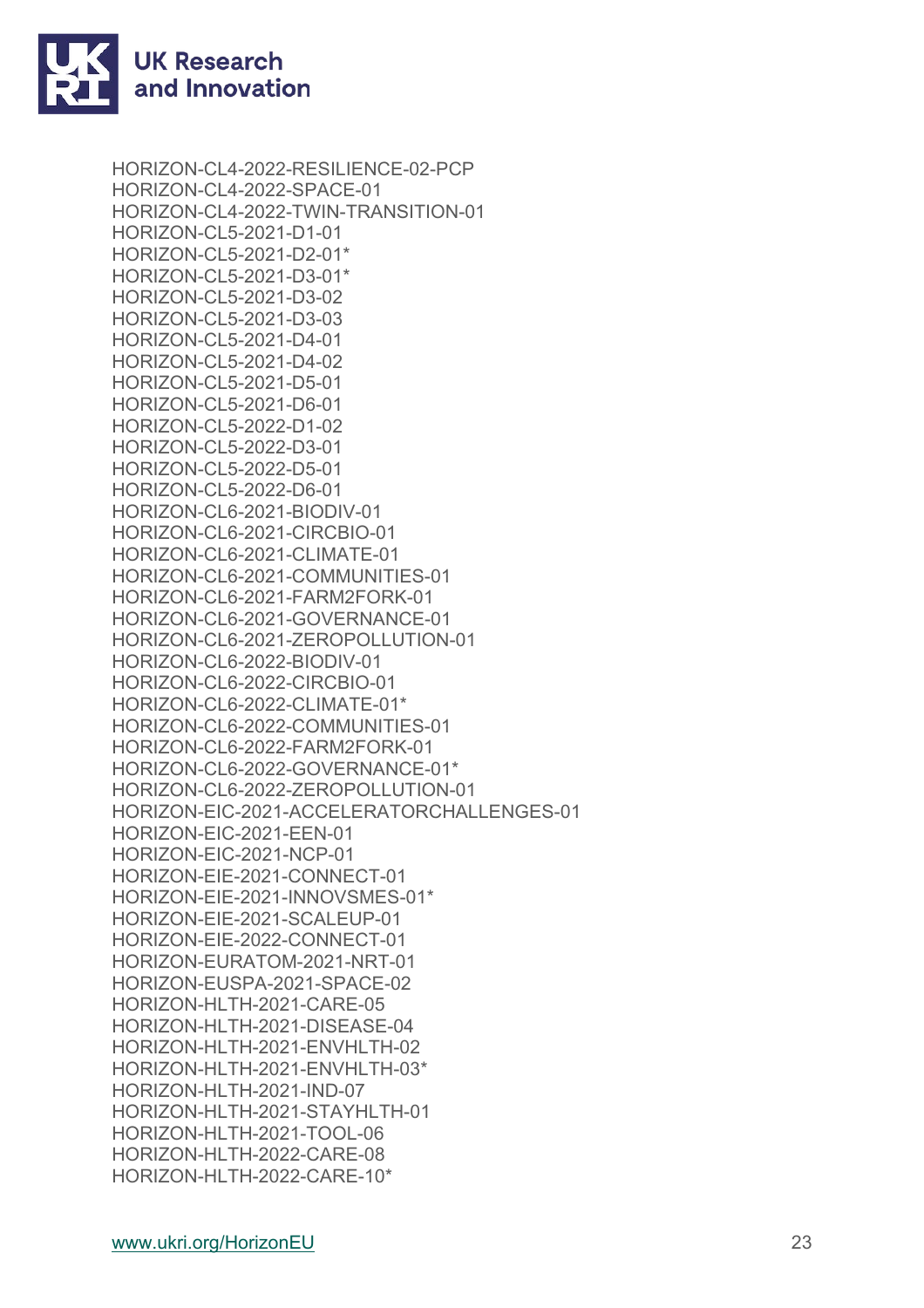

HORIZON -HLTH -2022 -DISEASE -03\* HORIZON -HLTH -2022 -DISEASE -07 HORIZON -HLTH -2022 -ENVHLTH -04 HORIZON -HLTH -2022 -IND -13 HORIZON -HLTH -2022 -STAYHLTH -02 HORIZON -HLTH -2022 -TOOL -11 HORIZON -INFRA -2021 -DEV -01 HORIZON -INFRA -2021 -DEV -02 HORIZON -INFRA -2021 -EOSC -01 HORIZON -INFRA -2021 -NET -01 -FPA HORIZON -INFRA -2021 -SERV -01 HORIZON -INFRA -2021 -TECH -01 HORIZON -INFRA -2022 -DEV -01 HORIZON -INFRA -2022 -EOSC -01 HORIZON -INFRA -2022 -TECH -01 HORIZON -JU -SNS -2022 -STREAM - A -01 -01 HORIZON -JU -SNS -2022 -STREAM - A -01 -02 HORIZON -JU -SNS -2022 -STREAM - A -01 -03 HORIZON -JU -SNS -2022 -STREAM - A -01 -04 HORIZON -JU -SNS -2022 -STREAM - A -01 -05 HORIZON -JU -SNS -2022 -STREAM - A -01 -06 HORIZON -JU -SNS -2022 -STREAM - A -01 -07 HORIZON -JU -SNS -2022 -STREAM - B -01 -01 HORIZON -JU -SNS -2022 -STREAM - B -01 -02 HORIZON -JU -SNS -2022 -STREAM - B -01 -03 HORIZON -JU -SNS -2022 -STREAM - B -01 -04 HORIZON -JU -SNS -2022 -STREAM - B -01 -05 HORIZON -JU -SNS -2022 -STREAM - C -01 -01 HORIZON -JU -SNS -2022 -STREAM -CSA -01 HORIZON -JU -SNS -2022 -STREAM -CSA -02 HORIZON -JU -SNS -2022 -STREAM - D -01 -01 HORIZON -KDT -JU - 1 -IA -Focus -Topic - 1 HORIZON -KDT -JU -2021 - 1 -IA HORIZON -KDT -JU -2021 - 2 -RIA -Focus -Topic - 1 HORIZON -KDT -JU -2021 - 2 -RIA HORIZON -KDT -JU -2021 - 3 -CSA HORIZON -MISS -2021 -CIT -01 HORIZON -MISS -2021 -CLIMA -01 HORIZON -MISS -2021 -COOR -01 HORIZON -MISS -2021 -NEB -01 HORIZON -MISS -2021 -OCEAN -01 HORIZON -MISS -2021 -SOIL -01 HORIZON -MISS -2021 -SOIL -02 HORIZON -MISS -2021 -UNCAN -01 HORIZON -MSCA -2021 -COFUND -01 HORIZON -MSCA -2021 -DN -01 HORIZON -MSCA -2021 -INCO -01 HORIZON -MSCA -2021 -NCP -01